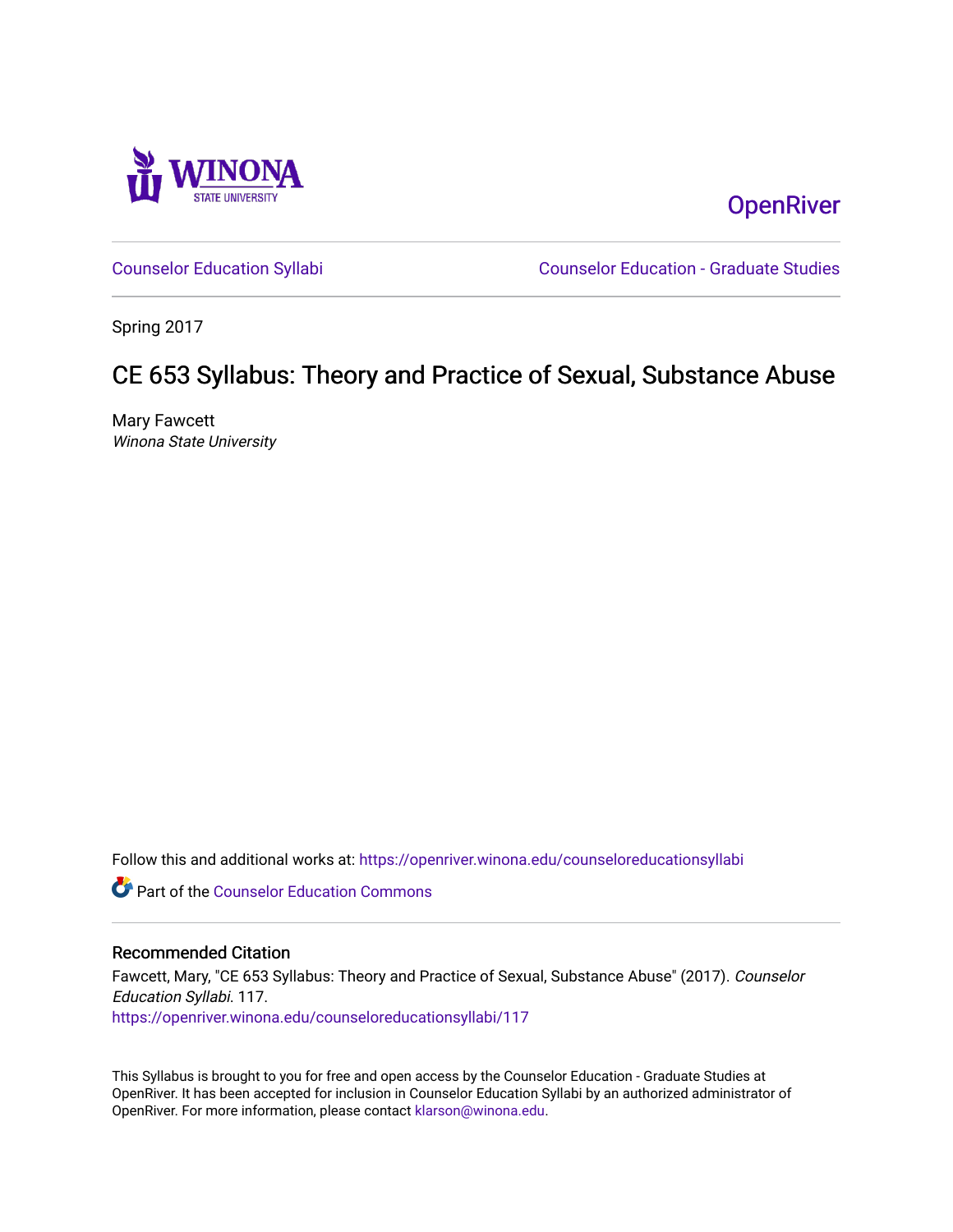## **Winona State University Department of Counselor Education CE 653: Theory and Practice of Sexual, Substance Abuse and Crisis Counseling Spring 2017**

**Course Dates: January 10-April 25, Tuesdays, 5-8pm, F-to-F and Adobe Connect Room location: 325Gildemeister Hall, Winona campus URL: https://connect.shot.smsu.edu/ce653/**

**Title:** Mary Fawcett, Ph.D., LPC, NCE **Office Location:** 132 Gildemeister Hall, Winona State University **Phone:** 507-457-5338 **E-mail:** mfawcett@winona.edu **Office Hours:** T, W, Th, 2-5pm, and other times by appointment

**Title:** Mitch Moore, Ph.D., LADC-S **Office Location:** EA 207, 859 30<sup>th</sup> Avenue SE, Rochester, MN 55904 **Phone:** 507-529-6118 **E-mail:** mmoore@winona.edu **Office Hours:** Wed. (Rochester) & Thurs. (Winona), 12-4 PM, or by appointment

## **Course Description:**

This course exposes students to the theory and practice of working with clients who present with sexual concerns, substance abuse and/or addiction, and crisis issues. This course facilitates knowledge, awareness and skill development as it relates to student growth and development in preparation to work with client concerns in these sensitive topic areas. Students practice application of counseling theories in a laboratory setting with simulated situations. A strong emphasis is placed on the ethical standards of the counseling profession and on multicultural issues. Prerequisites: CE 601 - Foundations of Counseling, completion of or concurrent registration in CE 658 – Microskills, CE 660 Counseling Theories, and permission of instructor. In general, students are not eligible for enrollment in 660 until they have successfully completed approximately 15 semester credits in the CE department and have satisfied all relevant course prerequisites. Students should consult with their faculty adviser and refer to the detailed enrollment procedures in the CE Program Handbook. Grade only. 4 credits

#### **Required Texts**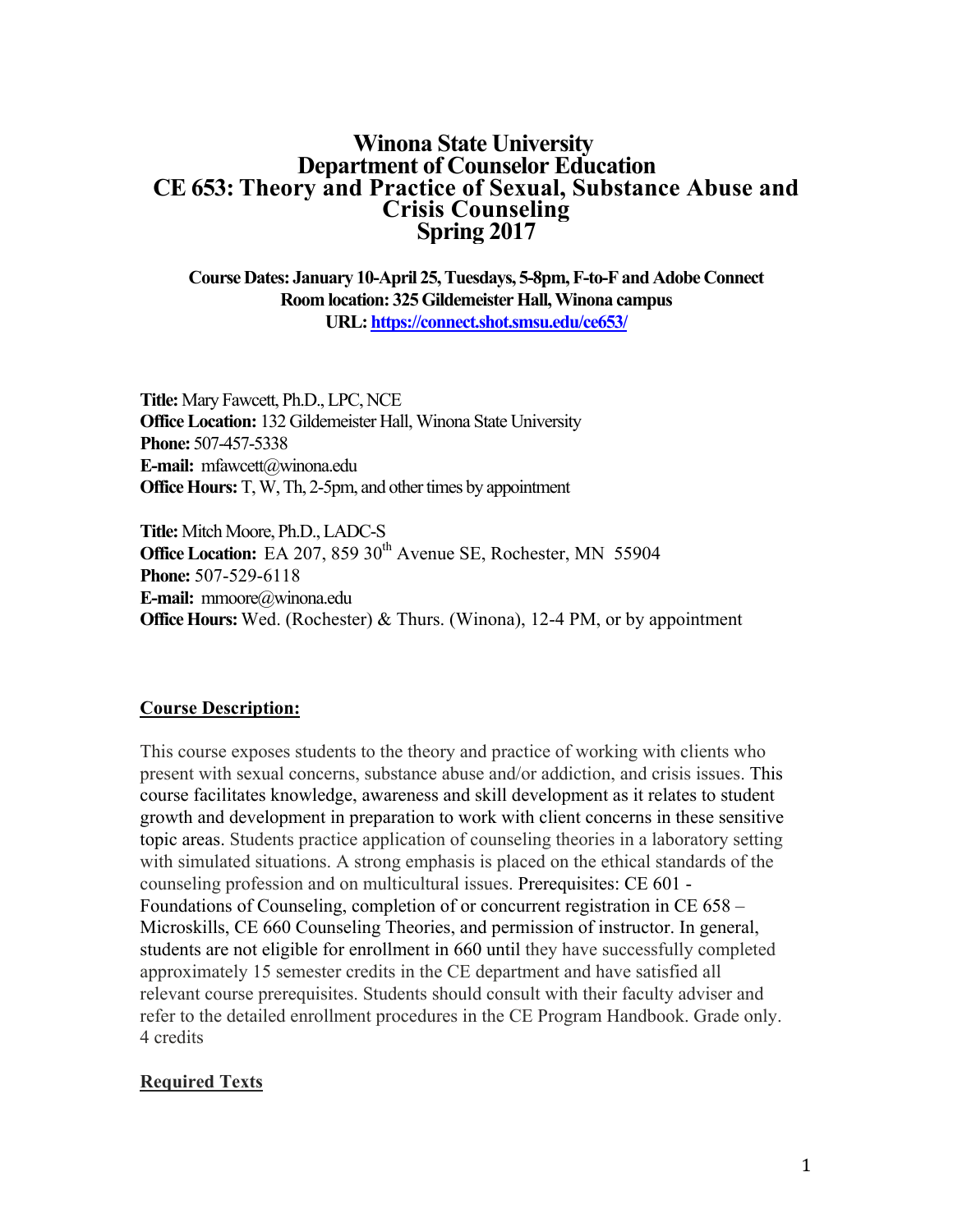- American Psychiatric Association. (2013). Diagnostic and statistical manual of mental disorders ( $5<sup>th</sup> Ed$ ). Washington, DC: American Psychiatric Publishing.
- Hyde, J., & DeLamater, J. (2013). *Understanding human sexuality, 12th Ed.* ISBN-13: 9780078035395
- Jackson-Cherry, L. R. & Erford, B. T. (2014). *Crisis assessment, intervention, and prevention, 2nd Ed.* ISBN-13: 9780132946964
- Fisher, G. L. & Harrison, T. C. (2018). *Substance Abuse: Information for School Counselors, Social Workers, and Counselors, 6th Ed.* Boston: Pearson. ISBN-13: 9780134387451

Additional readings regarding current literature will be assigned in course assignments.

## **Course Objectives:**

This 4-credit course will provide theoretical frameworks and practical skill building in the counseling of student and clients with sexual concerns, substance abuse and addiction issues, and crisis related presenting concerns. The course provides the student with the opportunity to practice various approaches to counseling in simulated developmental settings and role-playing situations. The purpose also includes special awareness of these specific areas of concern, and particularly multicultural awareness in working with diverse client populations. All practice is done within a safe setting to give and receive critical feedback relating to the student's person, mannerisms, style, counseling techniques and effectiveness.

Upon completion of this course the student will be able to:

- 1. Increase knowledge of sexual development and sexuality across the life span. \*This learning outcome will be assessed by case studies.
- 2. Increase comfort with discussing sexuality and sexual concerns of clients. \*This learning outcome will be assessed by taking a pre/post self-assessment of student comfort level and shared with the instructor.
- 3. Increase knowledge of sexual dysfunctions and current treatment approaches.

\*This learning outcome will be assessed by case studies.

- 4. Increase knowledge of treatment approaches for sexual difficulties from different theoretical orientations. \*This learning outcome will be assessed by graded role-plays on each treatment approach.
- 5. Develop counseling skills and techniques for working with a variety of clients including persons with differing sexual values, needs, and backgrounds regarding sexuality concerns. \*This learning outcome will be assessed by graded role-plays on each

treatment approach.

- 6. Develop ethical behaviors regarding sexuality counseling including the recognition of personal limitations in this context. \*This learning outcome will be assessed by case studies.
- 7. Advance knowledge in the field of human sexuality through critical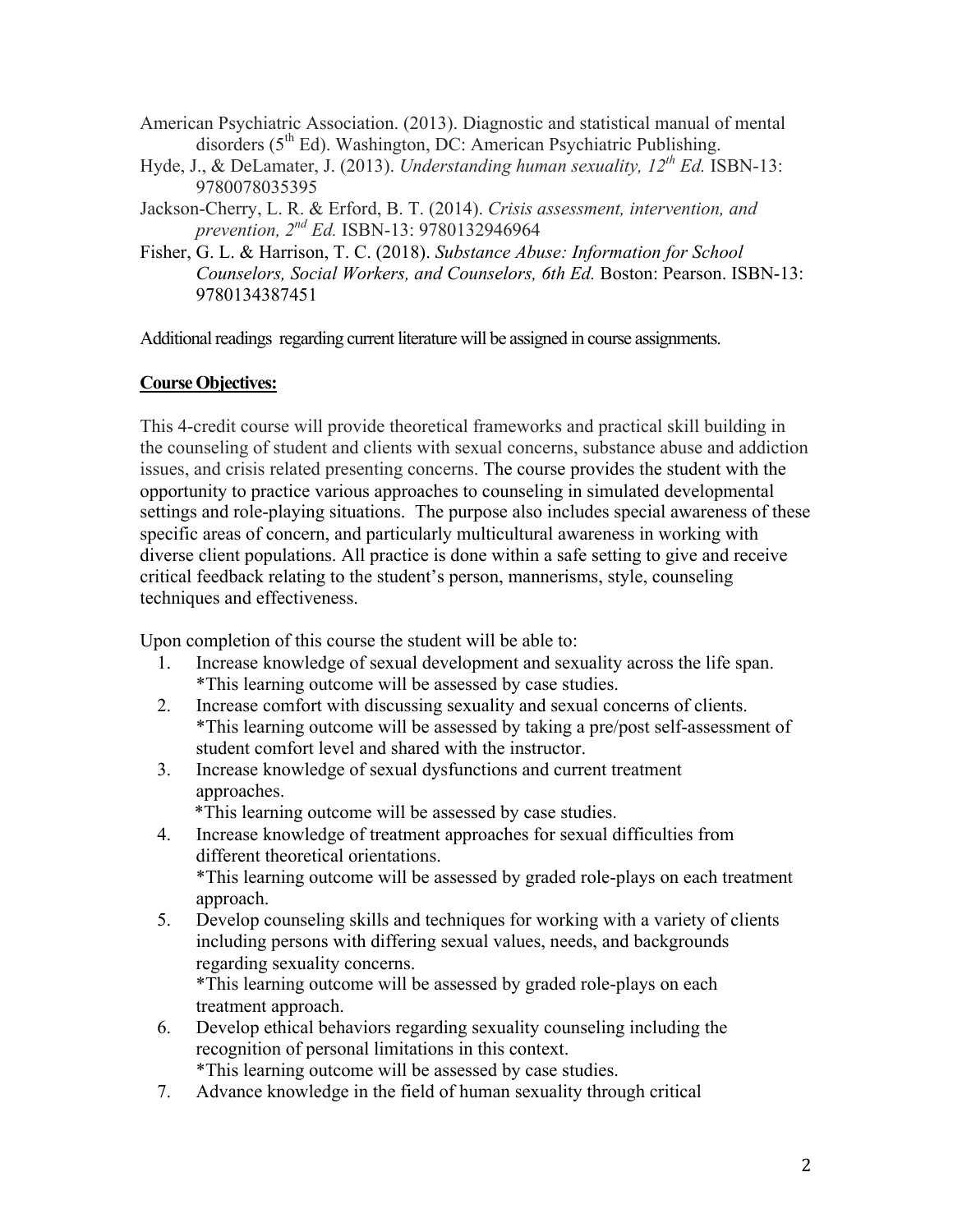evaluation of current research.

 \*This learning outcome will be assessed by the assignment of a literature review/presentation.

- 8. Identify and differentiate addictive substance and behaviors, as well as diagnostic symptoms and criteria of substance abuse and dependence. \*This learning outcome will be assessed with D2L quizzes.
- 9. Recognize and become familiar with the principles of addiction counseling and research-based treatments used in addiction counseling. \*This learning outcome will be assessed with case studies and a literature review.
- 10. Develop basic skills for working with clients with addictions. \*This learning outcome will be assessed by graded role-plays on each treatment approach.
- 11. Recognize the major theoretical frameworks and current treatment modalities of addictions counseling. \*This learning outcome will be assessed by graded role-plays on each treatment approach.
- 12. Recognize the nature and typical anatomy of a personal crisis. \*This learning outcome will be assessed by case studies.
- 13. Identify and increase knowledge about crisis-intervention strategies and current practices, including referral for post-crisis counseling. \*This learning outcome will be assessed by graded role-plays on each treatment approach.
- 14. Develop basic skills for working with clients in crisis and management of external factors involving family and friends of clients in crisis. \*This learning outcome will be assessed by graded role-plays on each treatment approach.
- 15. Demonstrate multicultural competent practices when working with individuals from diverse backgrounds when managing sexual, addictive or crisis issues.

 \*This learning outcome will be assessed by graded role-plays on each treatment approach, and via a literature review.

## **Course Topics of Major Topics and Subtopics**

- I. Sexual development and sexuality across the life span.
	- a. sexual dysfunctions
	- b. current treatment approaches and skill development
	- c. theoretical orientations
	- d. techniques for working with a variety of clients including persons with differing sexual values, needs, and backgrounds regarding sexuality concerns
	- e. ethical behaviors regarding sexuality counseling
- II. Addictive substance and behaviors, as well as diagnostic symptoms and criteria of substance abuse and dependence
	- a. principles of addiction counseling and research-based treatments used in addiction counseling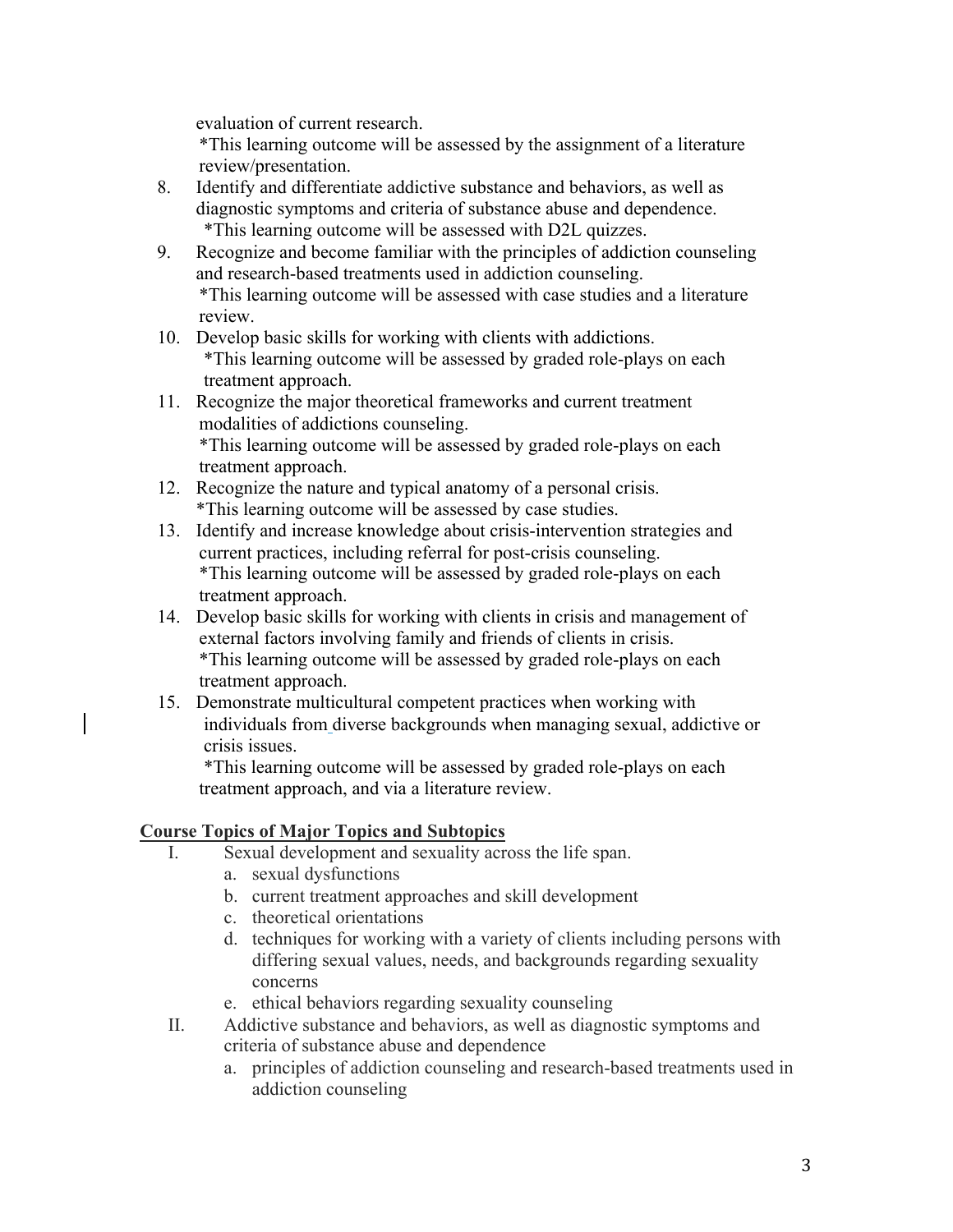- b. basic skill development for working with clients with addictions
- c. major theoretical frameworks and current treatment modalities of addictions counseling
- d. techniques for working with a variety of clients including persons with differing cultural values
- III. Crisis-intervention strategies and current practices, including referral for postcrisis counseling
	- a. nature and typical anatomy of a personal crisis
	- b. crisis-intervention strategies and current practices, including referral for post-crisis counseling
	- c. basic skills for working with clients in crisis and management of external factors involving family and friends of clients in crisis
- IV. Multicultural competent practices when working with individuals from diverse backgrounds when managing sexual, addictive or crisis issues
	- a. skill development in working with various clients from ethnic cultural groups
	- b. skill development in working with both gendered, and LGBTQ clients
	- c. skill development in working with clients from various SES groups
	- d. skill development in working with clients from various political groups
	- e. skill development in working with clients with disabilities
	- f. skill development in working with clients with DSM considerations

#### **Content**

# **Council for Accreditation of Counseling and Related Educational Programs (CACREP)**

**Related Standards:**(include CACREP objectives for CMHC and SC as appropriate)

| <b>CACREP 2009 Standards</b>             | <b>Location of evaluation for CACREP Standard</b>                                                                                        |                                                                    |                        |                                                               |
|------------------------------------------|------------------------------------------------------------------------------------------------------------------------------------------|--------------------------------------------------------------------|------------------------|---------------------------------------------------------------|
| <b>Clinical Mental Health Counseling</b> | <b>Student</b><br>attend-<br>ance and<br>partici-<br>pation<br>during<br>instruct-<br>tor<br>lecture<br>and<br>group<br>discus-<br>sions | Counseling<br><b>Demonstration</b><br>Intervention<br><b>Tapes</b> | Case<br><b>Studies</b> | <b>Topic</b><br>presenta<br>tions $\&$<br>chapter<br>readings |
| <b>FOUNDATION</b>                        |                                                                                                                                          |                                                                    |                        |                                                               |
| <b>A. KNOWLEDGE</b>                      |                                                                                                                                          |                                                                    |                        |                                                               |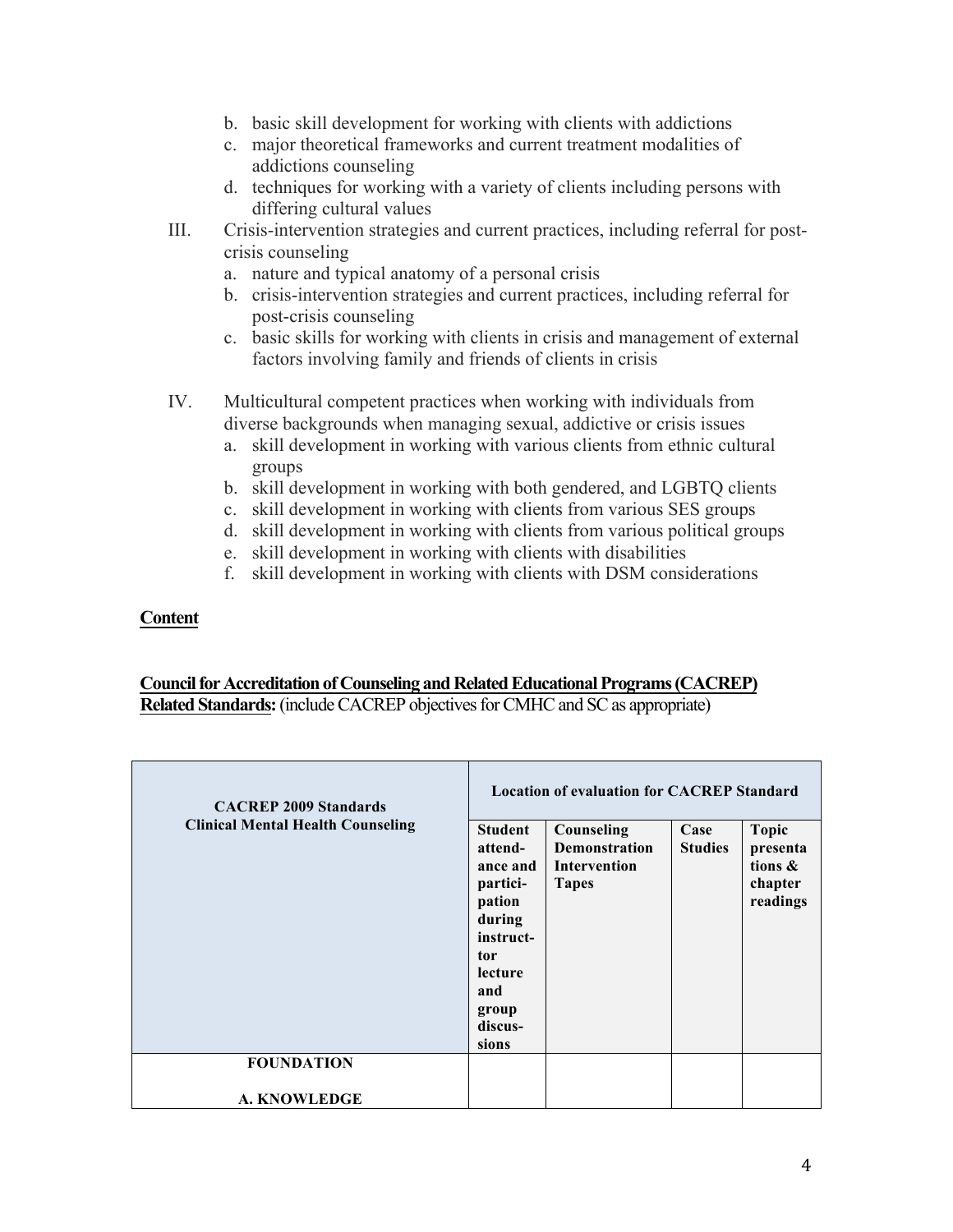| A2. Understands ethical and legal considerations<br>specifically related to the practice of clinical<br>mental health counseling.                                                                                                                  | X | X                         | X | Χ |
|----------------------------------------------------------------------------------------------------------------------------------------------------------------------------------------------------------------------------------------------------|---|---------------------------|---|---|
| A3. Understands the roles and functions of clinical<br>mental health counselors in various practice<br>settings and the importance of relationships<br>between counselors and other professionals,<br>including interdisciplinary treatment teams. | X | X                         | X | X |
| A4. Knows the professional organizations,<br>preparation standards, and credentials relevant to<br>the practice of clinical mental health counseling.                                                                                              | X |                           |   |   |
| A5. Understands a variety of models and theories<br>related to clinical mental health counseling,<br>including the methods, models, and principles of<br>clinical supervision.                                                                     | X | X                         | X | X |
| A6. Recognizes the potential for substance use<br>disorders to mimic and coexist with a variety of<br>medical and psychological disorders.                                                                                                         | X | $\boldsymbol{\mathrm{X}}$ | X | X |
| A7. Is aware of professional issues that affect<br>clinical mental health counselors (e.g., core<br>provider status, expert witness status, access to and<br>practice privileges within managed care systems).                                     | X |                           | X | X |
| A8. Understands the management of mental health<br>services and programs, including areas such as<br>administration, finance, and accountability.                                                                                                  | X |                           |   |   |
| A9. Understands the impact of crises, disasters,<br>and other trauma-causing events on people.                                                                                                                                                     | X | X                         | X | X |
| A10. Understands the operation of an emergency<br>management system within clinical mental health<br>agencies and in the community.                                                                                                                | X |                           |   |   |
| <b>B. Skills and Practices</b><br>B1. Demonstrates the ability to apply and adhere to<br>ethical and legal standards in clinical mental health<br>counseling.                                                                                      | X | Χ                         | Χ |   |
| <b>COUNSELING, PREVENTION, AND</b><br><b>INTERVENTION</b>                                                                                                                                                                                          |   |                           |   |   |
| C. Knowledge                                                                                                                                                                                                                                       |   |                           |   |   |
| C1. Describes the principles of mental health,<br>including prevention, intervention, consultation,<br>education, and advocacy, as well as the operation<br>of programs and networks that promote mental<br>health in a multicultural society.     | X |                           | X |   |
| C2. Knows the etiology, the diagnostic<br>process and nomenclature, treatment, referral,<br>and prevention of mental and emotional<br>disorders.                                                                                                   | X |                           | X |   |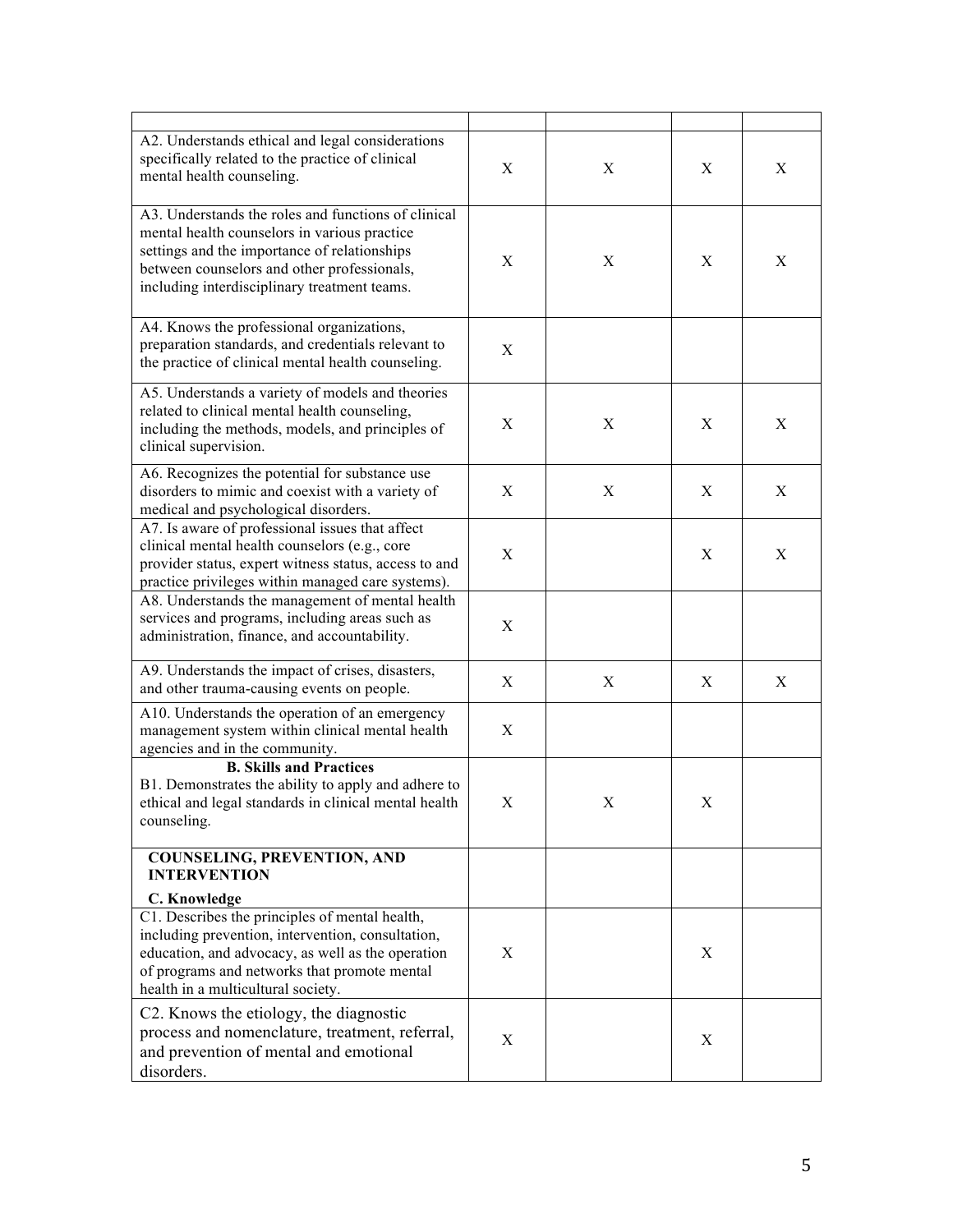| C3. Knows the models, methods, and principles of<br>program development and service delivery (e.g.,<br>support groups, peer facilitation training, parent<br>education, self help).             | X |   |   |   |
|-------------------------------------------------------------------------------------------------------------------------------------------------------------------------------------------------|---|---|---|---|
| C4. Knows the disease concept and etiology of<br>addiction and co-occurring disorders.                                                                                                          | X | X | X | X |
| C5. Understands the range of mental health service<br>delivery—such as inpatient, outpatient, partial<br>treatment and aftercare—and the clinical mental<br>health counseling services network. | X |   |   |   |
| C6. Understands the principles of crisis<br>intervention for people during crises, disasters, and<br>other trauma-causing events.                                                               | X | X | X |   |
| C7. Knows the principles, models, and<br>documentation formats of biopsychosocial case<br>conceptualization and treatment planning.                                                             | X | X | X |   |
| C8. Recognizes the importance of family, social<br>networks, and community systems in the treatment<br>of mental and emotional disorders.                                                       | X | X | X |   |
| C9. Understands professional issues relevant to the<br>practice of clinical mental health counseling.<br><b>D. Skills and Practices</b>                                                         | X |   | X | X |
| D2. Applies multicultural competencies to clinical<br>mental health counseling involving case                                                                                                   |   |   |   |   |
| conceptualization, diagnosis, treatment, referral,<br>and prevention of mental and emotional disorders.                                                                                         | X |   | X | Χ |
| D3. Promotes optimal human development,<br>wellness, and mental health through prevention,<br>education, and advocacy activities.                                                               | X |   | X | X |
| D5. Demonstrates appropriate use of culturally<br>responsive individual, couple, family, group, and<br>systems modalities for initiating, maintaining, and<br>terminating counseling.           | X | X | X | X |
| D6. Demonstrates the ability to use procedures for<br>assessing and managing suicide risk.                                                                                                      | X | X | X |   |
| D8. Provides appropriate counseling strategies<br>when working with clients with addiction and co-<br>occurring disorders.                                                                      | X | X | X | X |
| D9. Demonstrates the ability to recognize his or<br>her own limitations as a clinical mental health<br>counselor and to seek supervision or refer clients<br>when appropriate.                  | X | X | X |   |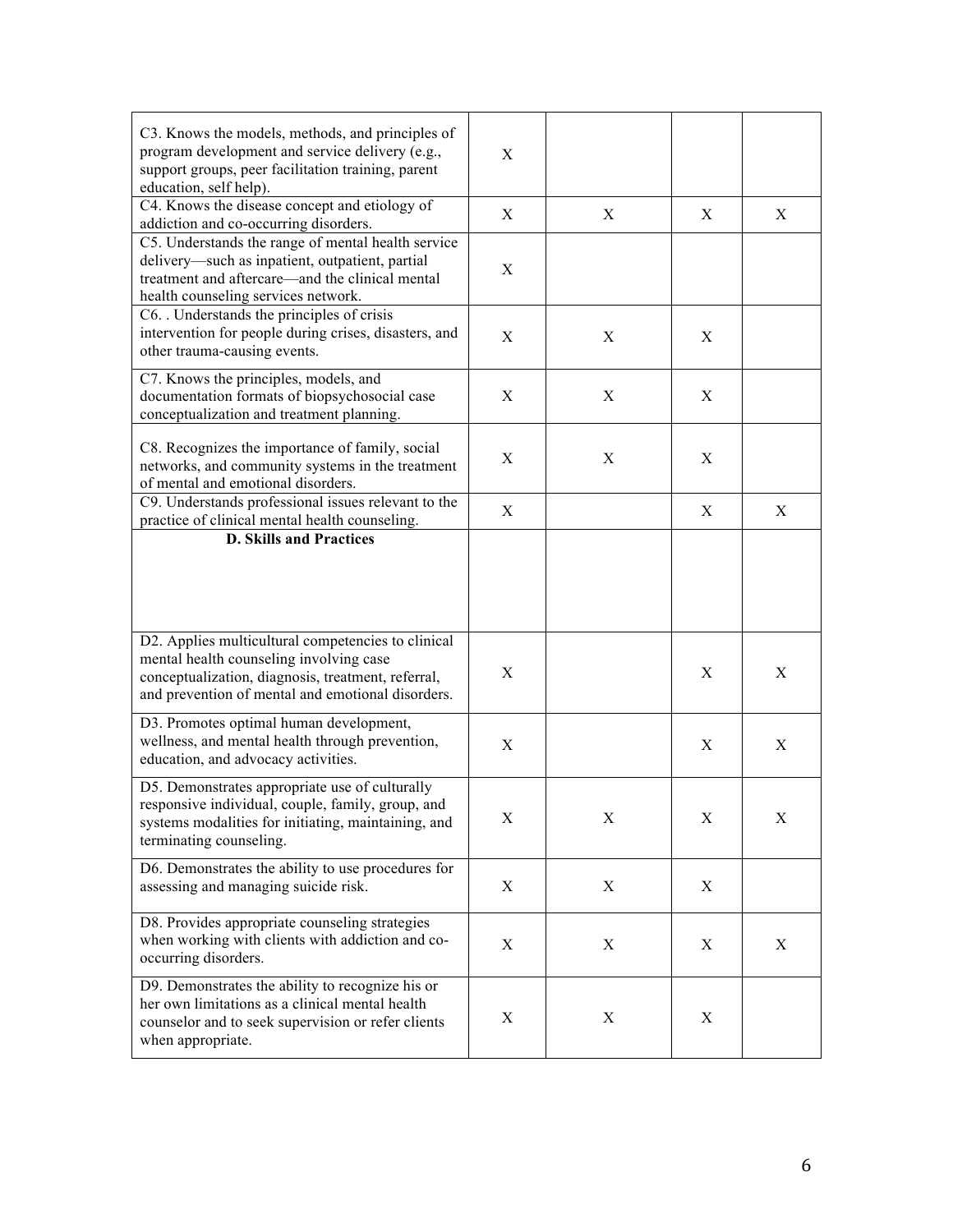| <b>DIVERSITY AND ADVOCACY</b><br>E. Knowledge                                                                                                                                                                                                                                              |   |   |             |   |
|--------------------------------------------------------------------------------------------------------------------------------------------------------------------------------------------------------------------------------------------------------------------------------------------|---|---|-------------|---|
| E1. Understands how living in a multicultural<br>society affects clients who are seeking clinical<br>mental health counseling services.                                                                                                                                                    | X | X | X           | X |
| E2. Understands the effects of racism,<br>discrimination, sexism, power, privilege, and<br>oppression on one's own life and career and those<br>of the client.                                                                                                                             | X |   | X           |   |
| E3. Understands current literature that outlines<br>theories, approaches, strategies, and techniques<br>shown to be effective when working with specific<br>populations of clients with mental and emotional<br>disorders.                                                                 | X |   | X           | X |
| E5. Understands the implications of concepts such<br>as internalized oppression and institutional racism,<br>as well as the historical and current political<br>climate regarding immigration, poverty, and<br>welfare.                                                                    | X |   | X           |   |
| <b>F. Skills and Practices</b><br>F1. Maintains information regarding community<br>resources to make appropriate referrals.                                                                                                                                                                | X | X | X           |   |
| F2. Advocates for policies, programs, and services<br>that are equitable and responsive<br>to the unique needs of clients.                                                                                                                                                                 | X |   | X           |   |
| F3. Demonstrates the ability to modify counseling<br>systems, theories, techniques, and interventions to<br>make them culturally appropriate for diverse<br>populations.                                                                                                                   | X | X |             |   |
| <b>ASSESSMENT</b>                                                                                                                                                                                                                                                                          |   |   |             |   |
| G. Knowledge<br>G1. Knows the principles and models of<br>assessment, case conceptualization, theories of<br>human development, and concepts of normalcy<br>and psychopathology leading to diagnoses and<br>appropriate counseling treatment plans.                                        | X |   | $\mathbf X$ |   |
| G2. Understands various models and approaches to<br>clinical evaluation and their appropriate uses,<br>including diagnostic interviews, mental status<br>examinations, symptom inventories, and<br>psychoeducational and personality assessments.                                          | X | X | X           |   |
| G3. Understands basic classifications, indications,<br>and contraindications of commonly prescribed<br>psychopharmacological medications so that<br>appropriate referrals can be made for medication<br>evaluations and so that the side effects of such<br>medications can be identified. | X |   | X           |   |
| G4. Identifies standard screening and assessment<br>instruments for substance use disorders and                                                                                                                                                                                            | X | X | X           |   |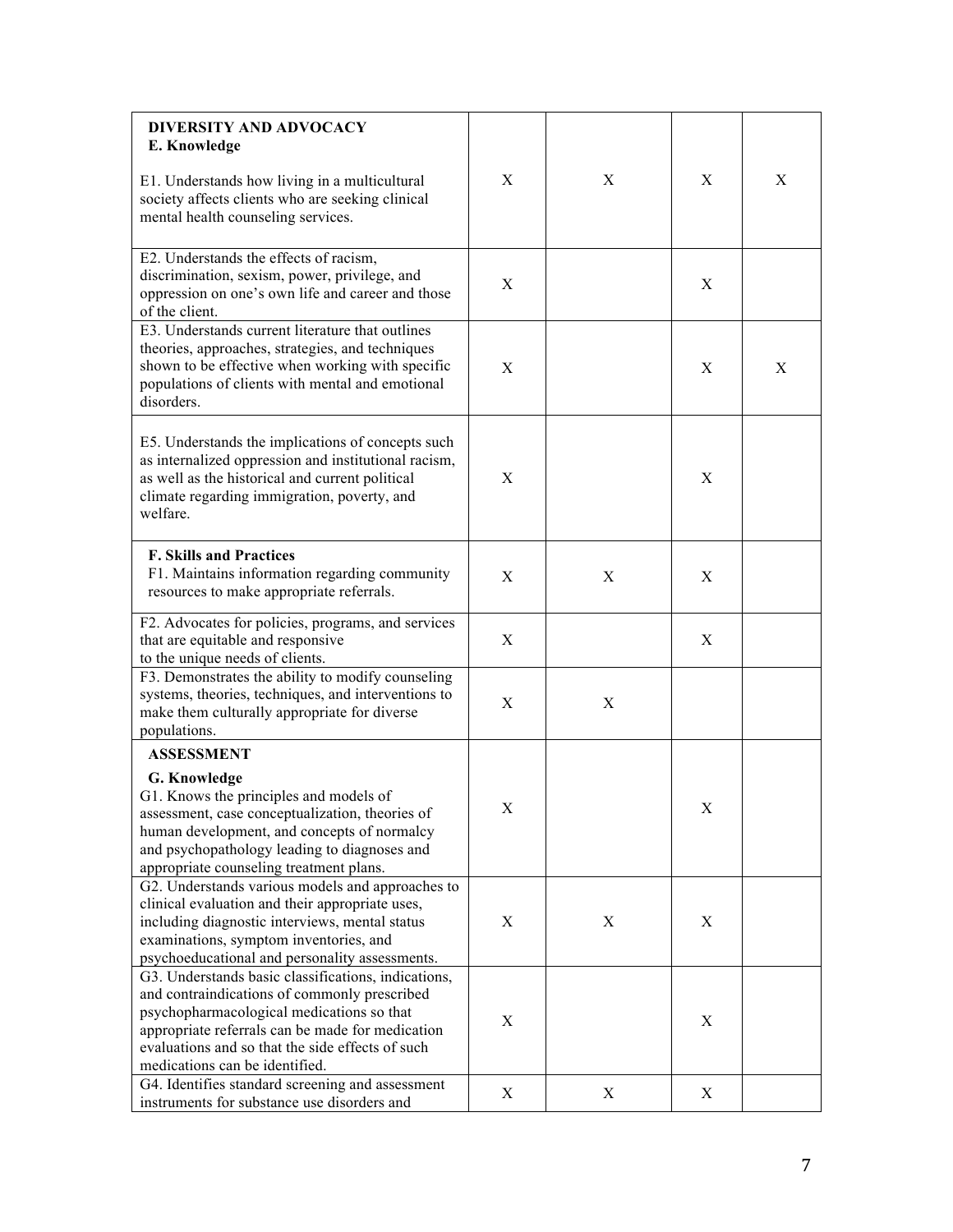| process addictions.                                                                                                                                                                                                                                                            |   |   |   |  |
|--------------------------------------------------------------------------------------------------------------------------------------------------------------------------------------------------------------------------------------------------------------------------------|---|---|---|--|
| <b>H. Skills and Practices</b><br>H1. Selects appropriate comprehensive assessment<br>interventions to assist in diagnosis and treatment<br>planning, with an awareness of cultural bias in the<br>implementation and interpretation of assessment<br>protocols.               | X |   | X |  |
| H3. Screens for addiction, aggression, and danger<br>to self and/or others, as well as co-occurring<br>mental disorders.                                                                                                                                                       | X | X | X |  |
| H4. Applies the assessment of a client's stage of<br>dependence, change, or recovery to determine the<br>appropriate treatment modality and placement<br>criteria within the continuum of care.                                                                                | X | X | X |  |
| <b>RESEARCH AND EVALUATION</b><br>I. Knowledge                                                                                                                                                                                                                                 |   |   |   |  |
|                                                                                                                                                                                                                                                                                |   |   |   |  |
| 13. Knows evidence-based treatments and basic<br>strategies for evaluating counseling outcomes in<br>clinical mental health counseling.                                                                                                                                        | X | X | X |  |
| <b>DIAGNOSIS</b><br>K. Knowledge<br>K1. Knows the principles of the diagnostic<br>process, including differential diagnosis, and the<br>use of current diagnostic tools, such as the<br>current edition of the Diagnostic and Statistical<br>Manual of Mental Disorders (DSM). | X | X | X |  |
| K2. Understands the established diagnostic criteria<br>for mental and emotional disorders, and describes<br>treatment modalities and placement criteria within<br>the continuum of care.                                                                                       | X | X | X |  |
| K3. Knows the impact of co-occurring substance<br>use disorders on medical and psychological<br>disorders.                                                                                                                                                                     | X | X | X |  |
| K4. Understands the relevance and potential biases<br>of commonly used diagnostic tools with<br>multicultural populations.                                                                                                                                                     | X |   | X |  |
| K5. Understands appropriate use of diagnosis<br>during a crisis, disaster, or other trauma-causing<br>event.                                                                                                                                                                   | X |   | X |  |
| L. Skills and Practices                                                                                                                                                                                                                                                        |   |   |   |  |
| L1. Demonstrates appropriate use of diagnostic<br>tools, including the current edition of the DSM, to<br>describe the symptoms and clinical presentation of<br>clients with mental and emotional impairments.                                                                  | X |   | X |  |
| L2. Is able to conceptualize an accurate multi-axial<br>diagnosis of disorders presented by a client and<br>discuss the differential diagnosis with                                                                                                                            | X |   | X |  |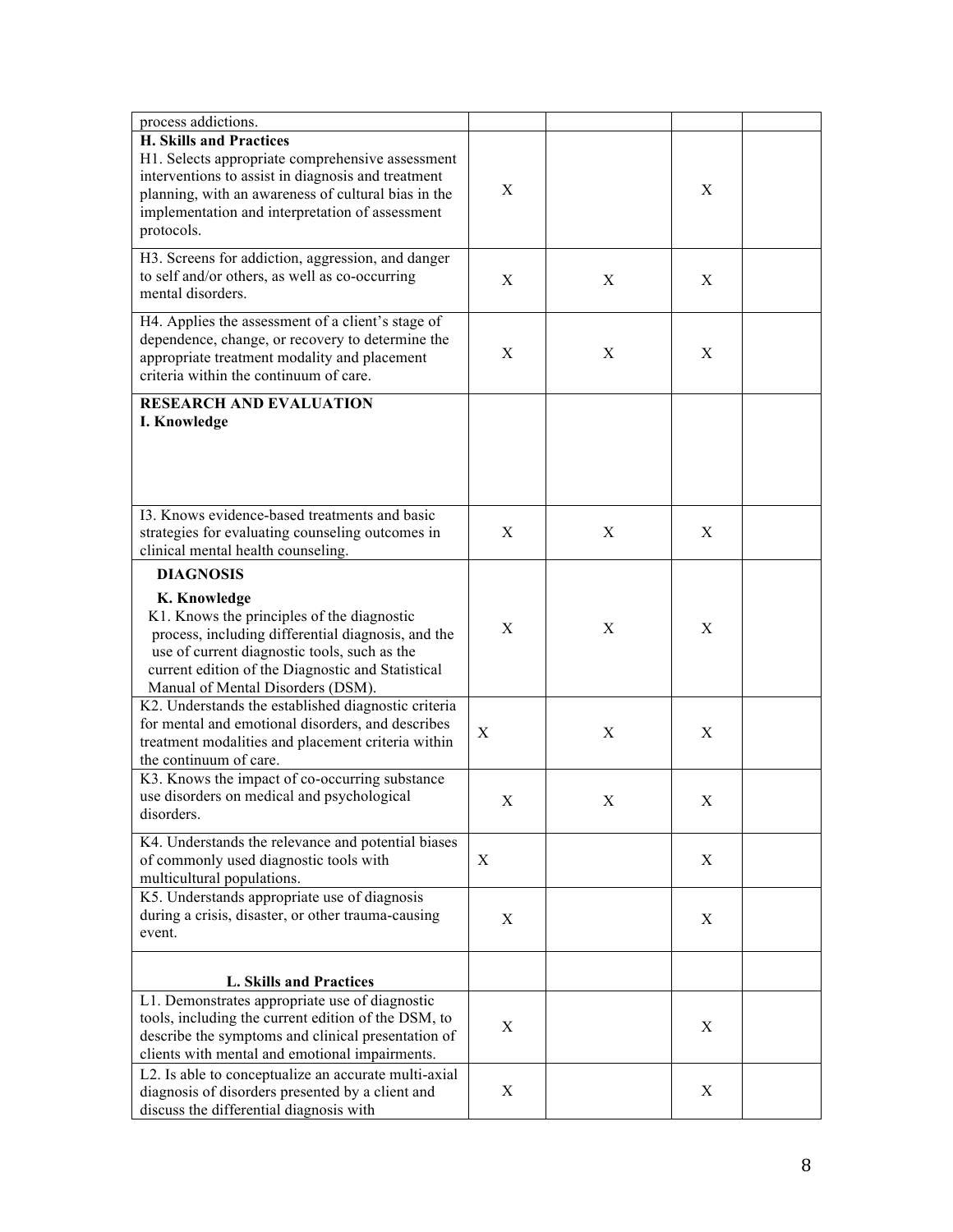| collaborating professionals.                                                                                                                    |  |  |
|-------------------------------------------------------------------------------------------------------------------------------------------------|--|--|
| L3. Differentiates between diagnosis and<br>developmentally appropriate reactions during<br>crises, disasters, and other trauma-causing events. |  |  |

#### **Course Expectations and Requirements:**

#### **Course assignments will be turned into the Desire-to-Learn drop boxes.**

#### Methods of Instruction

Basic instructional plan and teaching methods utilized include the following: Lecture/ discussion Videotapes and modeling Videotaped role-plays with peer feedback Case studies and responses to manual exercises Reflective self-evaluations

#### **Grading:**

| $100 - 93$         | A |
|--------------------|---|
| 92-86 <sup>-</sup> | B |
| $85 - 79$          | ⊖ |
| $78-72$            | D |

Please note:

-Assignments received late will receive a grade reduction of 10% for every day it is late. -Tapes that do not meet the minimum requirement of each respective assignment may be repeated for a grade.

-All sessions will be taped outside of class; students should plan accordingly

#### **CE 653 Preparedness/Assessment of Readiness for CE 680/CE 690**

After the completion of CE 653, a decision will be made on your entrance into the practicum/internship sequence. Explanation of course grades is as follows:

Grade of "A" means you have done excellent work and are practicum-ready. Requires a minimum of 93% of total points.

Grade of "B" means you have done good work. With the assignment of a B you will either be given a practicum-ready rating or will be told specifically what needs to be done before practicum. Requires a minimum of 80% of total points.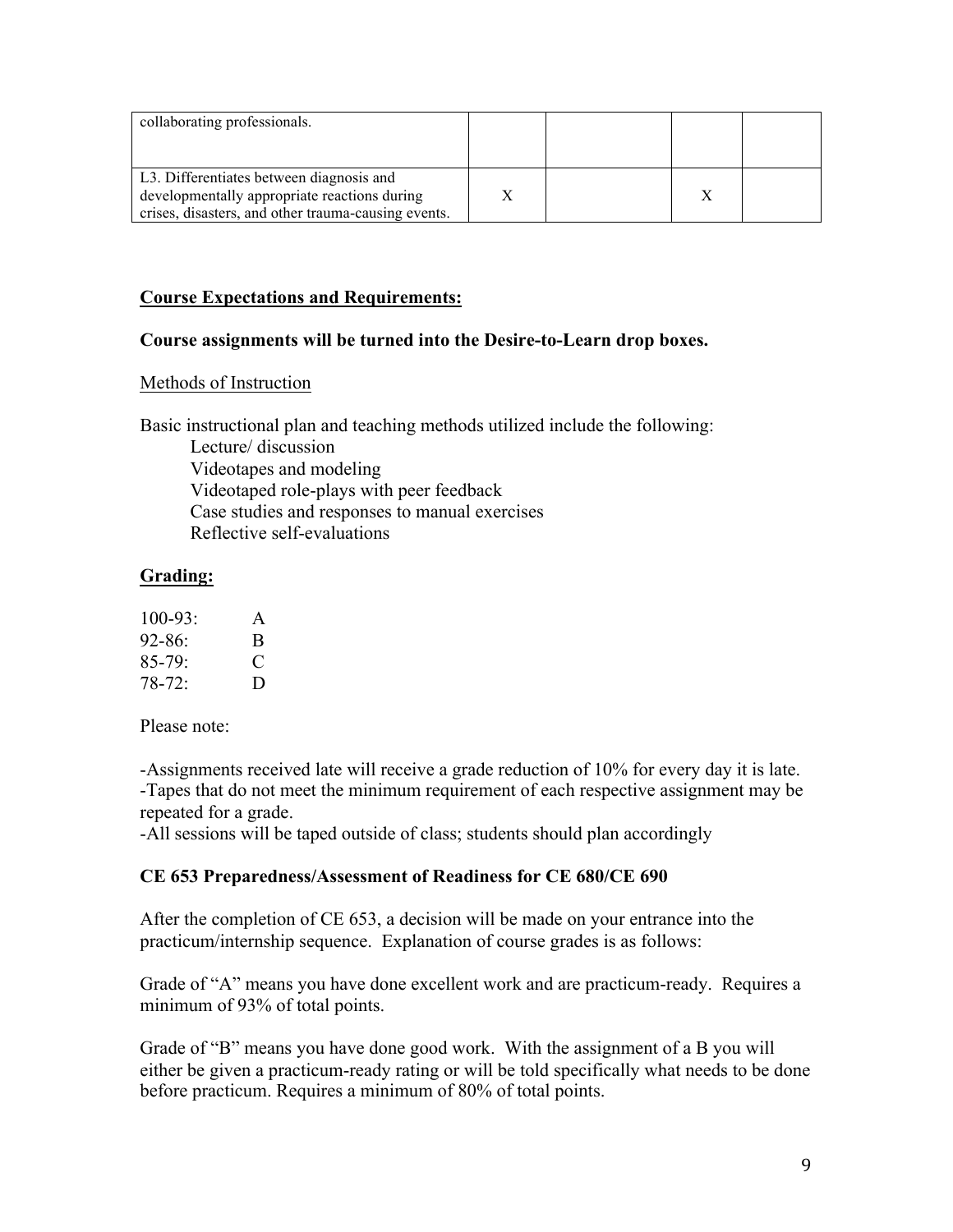Grade of "C" or below means you do not have the skill readiness that practicum requires. You may be asked to either retake CE 653 or switch program tracks to Professional Development Master of Science Degree.

## **COURSE ASSIGNMENTS (CACREP standards added-from grid above)**

|                | <b>Assignment (Description and Number) and Due Dates</b>                           | <b>Percent of</b><br>overall grade         | <b>CACREP</b><br><b>Standards Assessed</b>                                                                                                                                                                                                                                                                                                                                                                                                                |
|----------------|------------------------------------------------------------------------------------|--------------------------------------------|-----------------------------------------------------------------------------------------------------------------------------------------------------------------------------------------------------------------------------------------------------------------------------------------------------------------------------------------------------------------------------------------------------------------------------------------------------------|
| $\mathbf{1}$   | Class Participation, Lecture Discussions, Small<br>Group Work, every class meeting | 15%                                        | <b>CMHC STANDARDS: A2, A3, A4,</b><br>A5, A6, A7, A8, A9, A10, B1, C1,<br>C <sub>2</sub> , C <sub>3</sub> , C <sub>4</sub> , C <sub>5</sub> , C <sub>6</sub> , C <sub>7</sub> , C <sub>8</sub> , C <sub>9</sub> ,<br>D2, D3, D5, D6, D8, D9, E1, E2, E3,<br>E5, F1, F2, F3, G1, G2, G3, G4,<br>H1, H3, H4, I1, K1, K2, K3, K4,<br><b>K5, L1, L2, L3</b><br><b>CACREP CORE: G2B, G2D, D2E,</b><br>G3C, G3E, G3F, G3G, G5C, G5F,<br>G5G, G7D, G7E, G7F, G7G |
| $\overline{2}$ | Topic Presentations, due 4/11 and 4/18                                             | 24%                                        | <b>CMHC STANDARDS: A2, A3,</b><br>A5, A6, A7, A9, C4, C9, D2, D3,<br><b>D5, E1, E3, E5</b><br><b>CACREP CORE: G2B, G2D, D2E,</b><br>G3C, G3E, G3F, G3G, G5C, G5F,<br>G5G, G7D, G7E, G7F, G7G                                                                                                                                                                                                                                                              |
| 3              | Case Studies, due 1/24, 2/7, 2/21, 3/14, 3/28, 4/11<br>and $4/25$                  | 28% (7 x 4<br>points each)                 | <b>CMHC STANDARDS: A2, A3, A5,</b><br>A6, A7, A9, B1, C1, C2, C4, C6,<br>C7, C8, C9, D2, D3, D5, D6, D8,<br><b>D9, E1, E2, E3, E5, F1, F2, G1, G2,</b><br>G3, G4, H1, H3, H4, I1, K1, K2, K3,<br>K4, K5, L1, L2, L3<br><b>CACREP CORE: G2B, G2D, D2E,</b><br>G3C, G3E, G3F, G3G, G5C, G5F,<br>G5G, G7D, G7E, G7F, G7G                                                                                                                                     |
| $\overline{4}$ | Counseling Intervention Demonstration Tapes,<br>due $2/7$ , $3/14$ and $4/11$      | 33%<br>(3 Tapes<br>Total; each<br>worth 11 | <b>CMHC STANDARDS: A2, A3, A5,</b><br>A6, A9, B1, C4, C6, C7, C8, D5,<br><b>D6, D8, D9, E1, F1, F3, G2, G4,</b><br>H3, H4, I1, K1, K2, K2, K3<br><b>CACREP CORE: G2B, G2D, D2E,</b>                                                                                                                                                                                                                                                                       |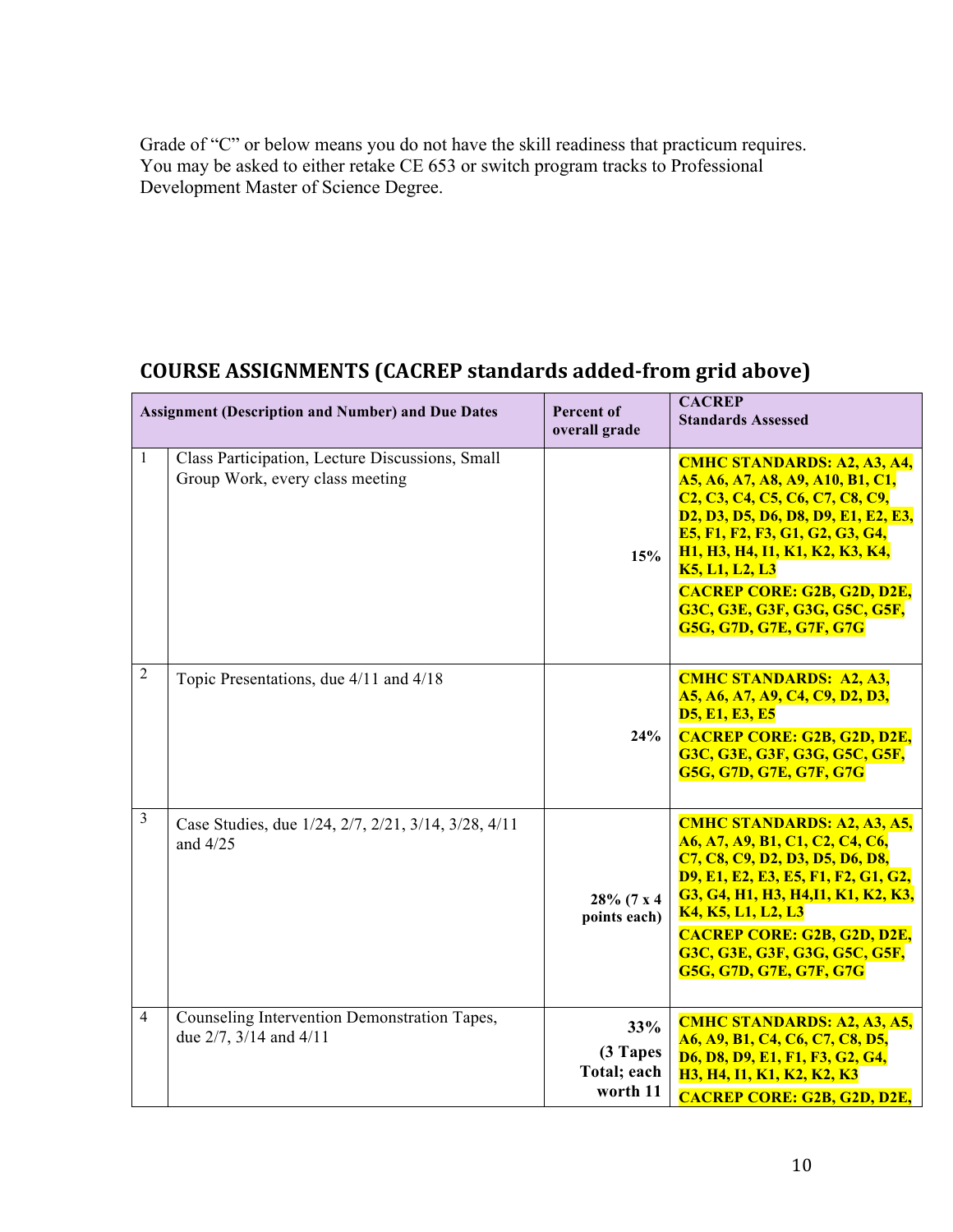|  | points)   G3C, G3E, G3F, G3G, G5C, G5F,<br><b>G5G, G7D, G7E, G7F, G7G</b> |
|--|---------------------------------------------------------------------------|
|  |                                                                           |

**Attendance:** students are required to attend all class sessions, but one absence is allowed with permission from instructor. It is expected that the student will contact the instructor before the missed class, and be responsible for arranging a classmate to record class and fulfilling all work for missed class. If it is necessary to miss more than one class **for any reason,** the student should consider withdrawing from the course. The last withdrawal from class day is mid April, 2016.

Class Participation: Students are expected to attend in person or via Adobe Connect and be present and engaged in group discussions, small group work and individual reflections.

## **Topic Presentation**

One literature review and related topic presentation will be completed; students will select a topic within the categories of sexual concerns, substance use and abuse, and crisis interventions. Each presentation will be 20 minutes (including Q&A) with handouts with full reference list. **Potential** topics include: counseling for sexual orientation and identity, counseling clients with heroin addiction, counseling clients in crisis following a natural disaster. Students MUST pre-approve their topic with the instructor.

## **Your Literature Review/Presentation should include the following:**

- 1. Important distinctive elements about issues related to chosen topic
- 2. Specific counseling issues to be addressed in a counseling session
- 3. How you intend to combine a specific techniques related to the identified counseling issue
- 4. How you plan to integrate counseling for multicultural and ethnic diversity issues

| <b>Points</b> | 93-100 pts.          | 92-86 points        | 85-79 points     | Fewer than 79     |
|---------------|----------------------|---------------------|------------------|-------------------|
| possible      |                      |                     |                  | points            |
| Content       | Presentation clearly | Presentation        | Counseling       | Counseling issue  |
|               | concerned with       | clearly concerned   | issue chosen is  | chosen is not     |
|               | counseling issue.    | with counseling     | not discussed or | clearly defined,  |
|               | All aspects of       | issue. Most aspects | reviewed well;   | discussed or      |
|               | assignment addressed | of assignment       | explanation of   | reviewed well;    |
|               | and discussed, and   | addressed and       | is lacking.      | explanation of is |
|               | complex thinking     | discussed, and      | Some aspects     | lacking. Most     |
|               | skills utilized.     | complex skills      | of assignment    | aspects of        |
|               | Assignment turned in | utilized.           | missing. Some    | assignment        |
|               | on time.             | Assignment turned   | evidence of      | missing           |
|               |                      | in on time.         | complex          | No evidence of    |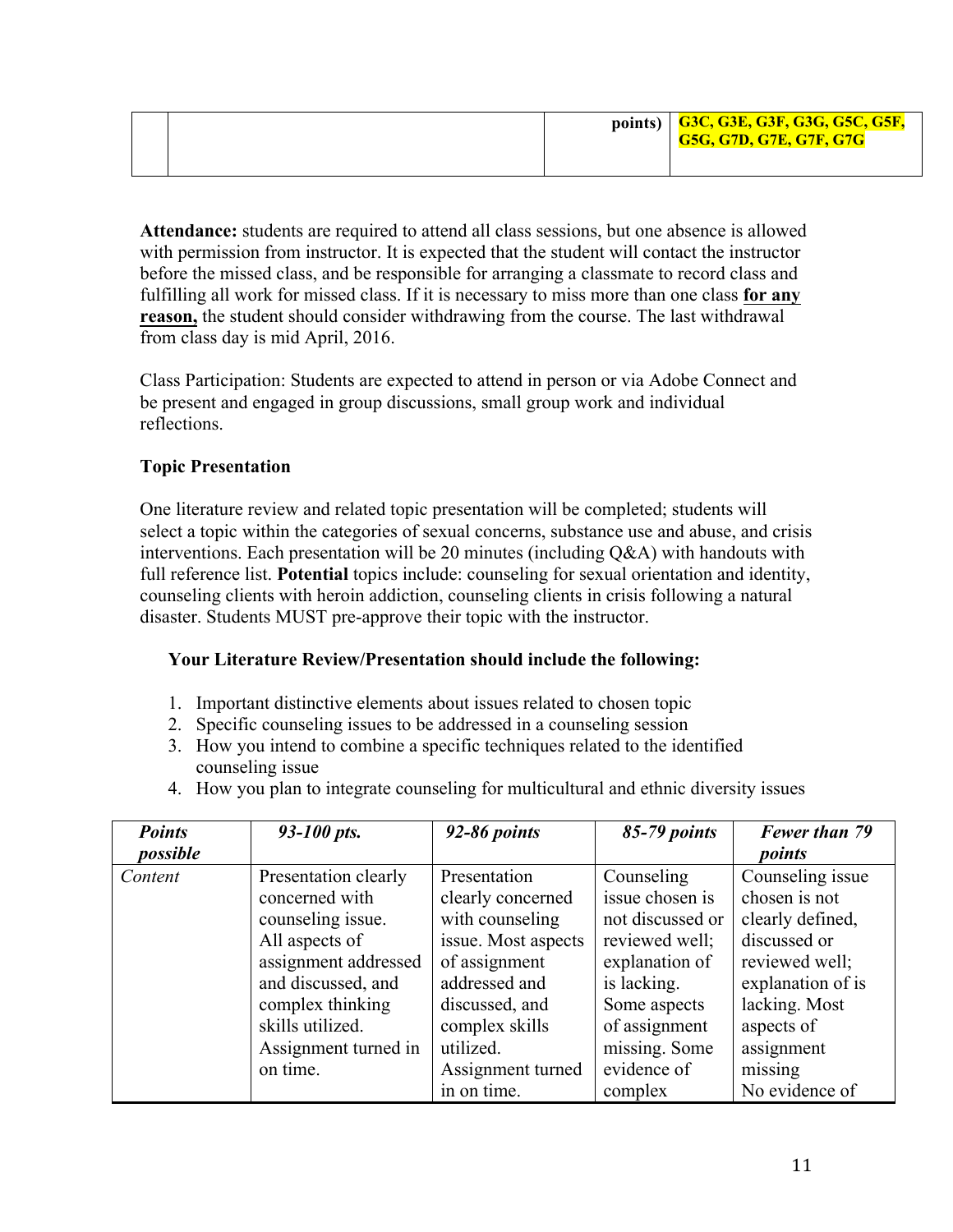|                              |                                                                                                                                                                                                                                                                                      |                                                                                                                                                                                                                                                                                                     | thinking skills<br>evident.<br>Assignment<br>turned in late.                                                                                                                                                                                                                                            | complex thinking<br>skills. Assignment<br>turned in late.                                                                                                                                                                                             |
|------------------------------|--------------------------------------------------------------------------------------------------------------------------------------------------------------------------------------------------------------------------------------------------------------------------------------|-----------------------------------------------------------------------------------------------------------------------------------------------------------------------------------------------------------------------------------------------------------------------------------------------------|---------------------------------------------------------------------------------------------------------------------------------------------------------------------------------------------------------------------------------------------------------------------------------------------------------|-------------------------------------------------------------------------------------------------------------------------------------------------------------------------------------------------------------------------------------------------------|
| Format                       | Exceptional<br>Presentation skills<br>(excellent grammar,<br>flow, structure, $\&$<br>strong synthesis of<br>ideas). A minimum<br>of 7 scholarly<br>references, including<br>the text.                                                                                               | Strong presentation<br>skills (excellent<br>grammar, synthesis<br>of ideas).<br>Minimum of 5<br>scholarly<br>references,<br>including the text.                                                                                                                                                     | Marginal<br>presentation<br>skills, several<br>errors in<br>formatting,<br>grammar, or<br>synthesis of<br>ideas.<br>Minimum<br>reference of 5<br>not met.                                                                                                                                               | Poor presentation<br>skills utilized,<br>grammar, or<br>synthesis of ideas.<br>Minimum<br>reference of 5 not<br>met.                                                                                                                                  |
| Depth of<br>Understanding    | Strong synthesis of<br>relevant literature;<br>discussion of<br>counseling issue,<br>counseling<br>techniques, and<br>consideration of<br>counseling theory<br>applied are clear and<br>supported by<br>research; and<br>discussion about<br>diversity issues are<br>well developed. | Adequate synthesis<br>of relevant<br>literature;<br>discussion of<br>counseling issue,<br>counseling<br>techniques, and<br>consideration of<br>counseling theory<br>applied are clear<br>and mostly<br>supported by<br>research; and<br>discussion about<br>diversity issues are<br>well developed. | Weak synthesis<br>of relevant<br>literature;<br>discussion of<br>counseling<br>issue,<br>counseling<br>techniques, and<br>consideration of<br>counseling<br>theory applied<br>are not clear,<br>nor supported<br>by research;<br>and discussion<br>about diversity<br>issues are not<br>well developed. | Weak synthesis of<br>relevant literature;<br>discussion of<br>counseling issue,<br>counseling<br>techniques, and<br>consideration of<br>counseling theory<br>applied are non-<br>existent; and<br>discussion about<br>diversity issues is<br>missing. |
| Presentation<br><i>Style</i> | Topic is delivered<br>without reading<br>slides; eye contact<br>with audience is<br>engaging; presence is<br>professional;<br>presenter is excited to<br>talk about their topic                                                                                                      | Topic is delivered<br>without reading<br>slides for the most<br>part; eye contact<br>with audience is<br>strong; presence is<br>professional;<br>presenter is excited<br>to talk about their<br>topic                                                                                               | Topic is<br>delivered by<br>reading slides;<br>eye contact<br>with audience<br>is weak;<br>presence is not<br>professional;<br>presenter is not<br>passionate<br>about their<br>topic                                                                                                                   | Topic is delivered<br>by reading slides;<br>eye contact non-<br>existent; presence<br>is<br>uncomfortable/anx<br>ious; presenter is<br>bored/boring<br>by/about topic                                                                                 |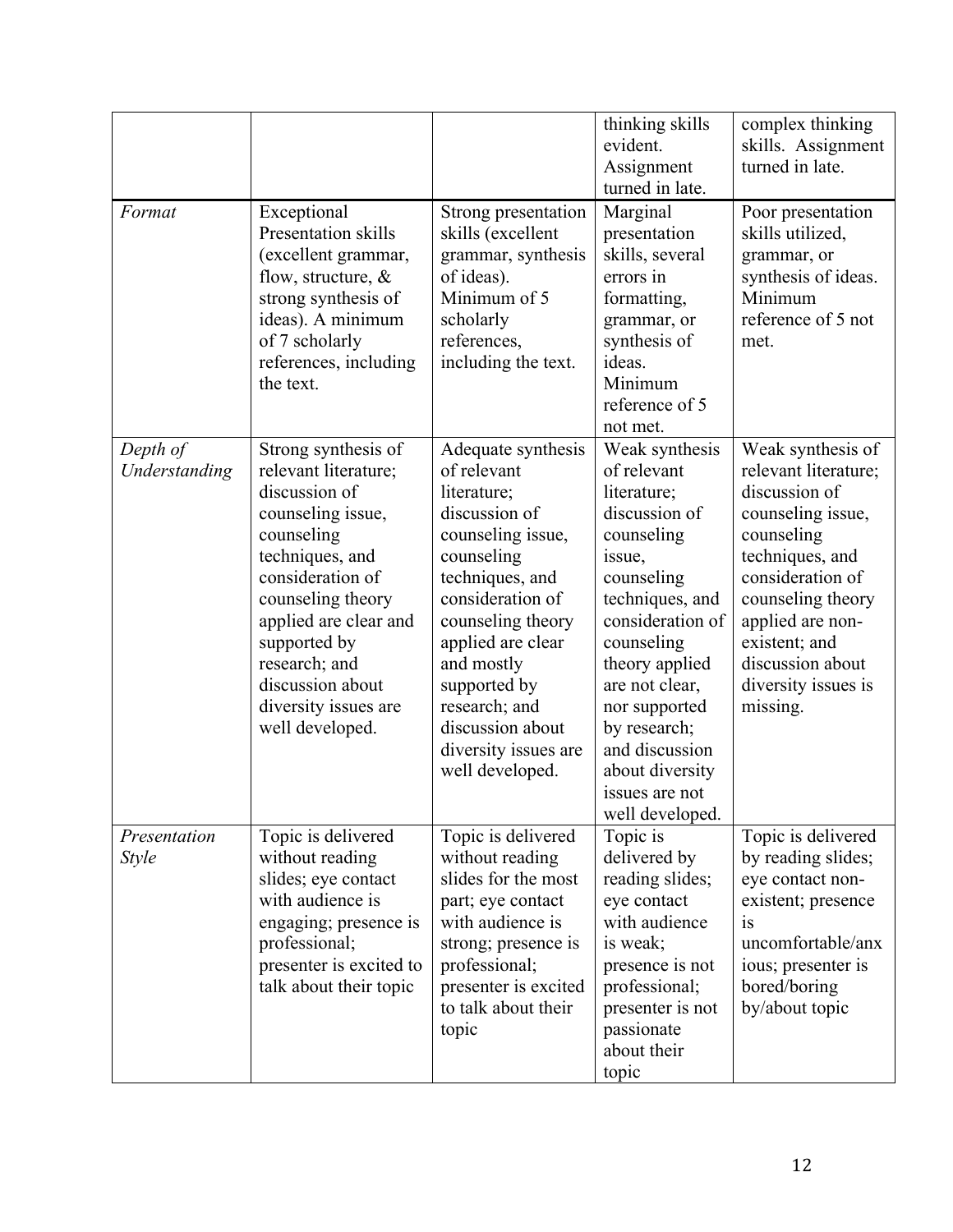## **Case Studies**

There are 7 (seven) case studies discussed in class developed by the instructor. Case studies will be discussed in class in the following format and narrative (4 page maximum) summaries will be written and submitted by each student to the D2L Dropbox on assigned dates.

*The Client's* Your instructor will describe the client's diversity in terms of the following identities: gender, ethnicity (race), disability, class, age, sexual orientation, and religion. *Presenting Issues and Challenges* Your instructor will offer information on the client's reason for referral, psychological difficulty, subjective distress, and any clinical observations. *Case History and Developmental Background* Your instructor will offer familial, cultural, social, ethnic, and identities and their contributions to the personality development of the client.

*The Therapy* Students will discuss a potential diagnosis, the therapeutic perspectives and the particular approach or modality that could be used with the client. The process of counseling and therapy will be described in some detail, including the following: interventions; assessment, goals, and therapy treatment; and outcomes. Students should consider the identities in the clinical process, particularly the use of traditional healing, spirituality, and other alternative healing modalities that support resilience.

*Questions* Students will complete their discussion with 3-5 follow-up questions regarding the case and a plan for how they might obtain information.

| <b>Points</b>               | 5 points                                                                            | 4 points                                                                                   | 2-3 points                                                                              | 1 or fewer                                            |
|-----------------------------|-------------------------------------------------------------------------------------|--------------------------------------------------------------------------------------------|-----------------------------------------------------------------------------------------|-------------------------------------------------------|
| <b>Possible</b>             |                                                                                     |                                                                                            |                                                                                         |                                                       |
| The Client $(s)$            | Discussion of<br>client identities is<br>strong and                                 | Discussion of client<br>identities is<br>adequate                                          | Discussion of<br>client identities is<br>weak                                           | Discussion of<br>client identities is<br>non-existent |
|                             | articulate                                                                          |                                                                                            |                                                                                         |                                                       |
| Presenting<br><i>Issues</i> | Discussion of<br>presenting issues is<br>complete, accurate<br>and<br>comprehensive | Discussion of<br>presenting issues is<br>complete, mostly<br>accurate and<br>comprehensive | Discussion of<br>presenting issues<br>is weak, not<br>accurate and not<br>comprehensive | Discussion of<br>presenting issues<br>is non-existent |
| Case History                | Student                                                                             | Student                                                                                    | Student                                                                                 | Student                                               |
| and Develop-                | demonstrates                                                                        | demonstrates some                                                                          | demonstrates little                                                                     | demonstrates no                                       |
| mental                      | strong ability to                                                                   | ability to                                                                                 | ability to                                                                              | ability to                                            |
| <b>Background</b>           | summarize case<br>history and<br>developmental                                      | summarize case<br>history and<br>developmental                                             | summarize case<br>history and<br>developmental                                          | summarize case<br>history and<br>developmental        |
|                             | background                                                                          | background                                                                                 | background                                                                              | background                                            |
| <b>Therapy</b>              | Student articulates                                                                 | Student describes a                                                                        | Student                                                                                 | Student does not                                      |
|                             | a potential                                                                         | potential diagnosis,                                                                       | summarizes a                                                                            | adequately                                            |
|                             | diagnosis,                                                                          | appropriate                                                                                | potential                                                                               | summarize                                             |
|                             | appropriate                                                                         | interventions,                                                                             | diagnosis,                                                                              | articulates a                                         |
|                             | interventions,                                                                      | assessment tools,                                                                          | appropriate                                                                             | potential                                             |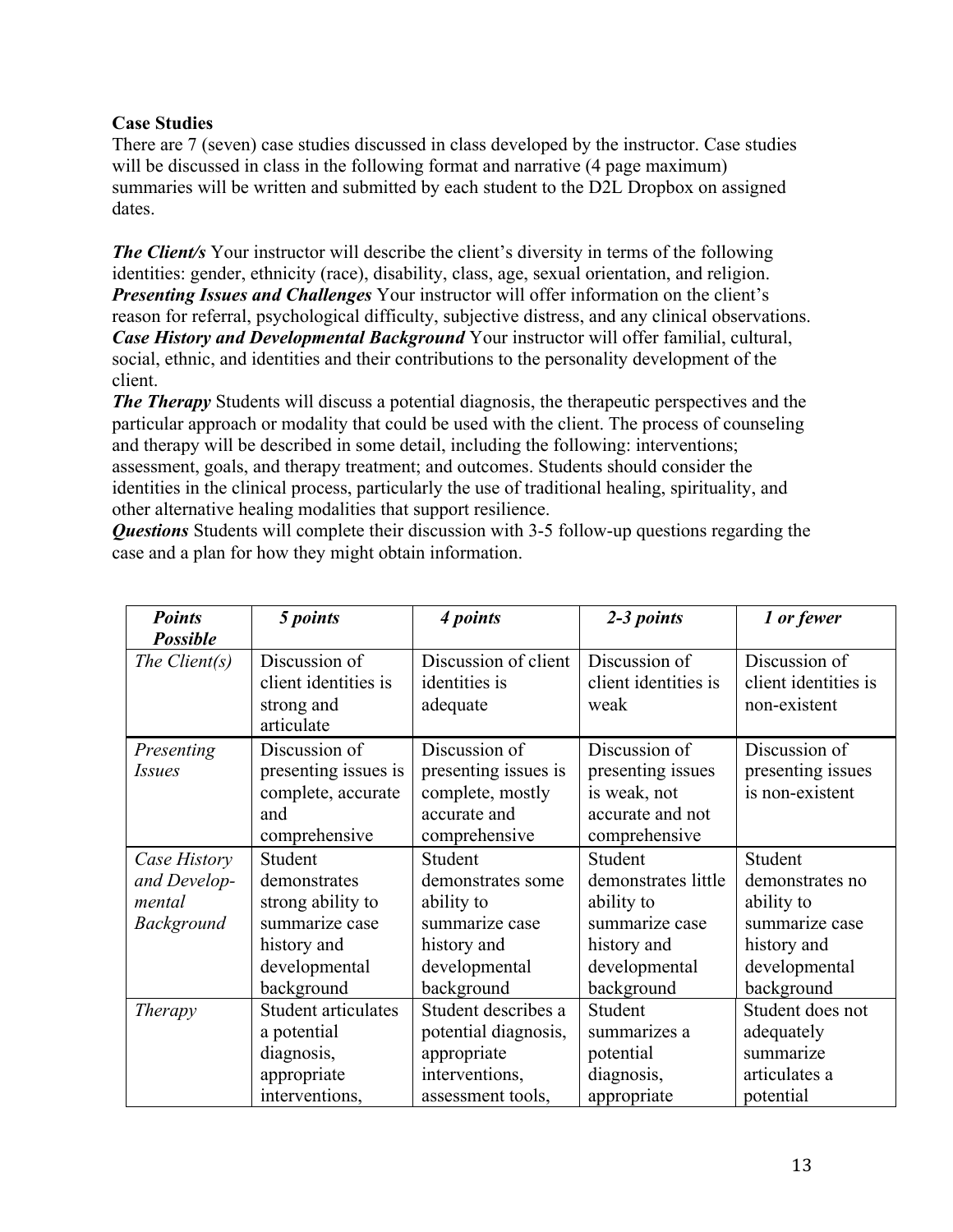|           | assessment tools,<br>therapy goals,<br>treatment and<br>outcomes.<br>Students strongly<br>consider the<br>client's identities<br>in the clinical<br>process       | therapy goals,<br>treatment and<br>outcomes. Students<br>adequately consider<br>the client's<br>identities in the<br>clinical process       | interventions,<br>assessment tools,<br>therapy goals,<br>treatment and<br>outcomes.<br>Students weakly<br>consider the<br>client's identities<br>in the clinical<br>process | diagnosis,<br>appropriate<br>interventions,<br>assessment tools,<br>therapy goals,<br>treatment and<br>outcomes.<br>Students does not<br>consider the<br>client's identities<br>in the clinical<br>process |
|-----------|-------------------------------------------------------------------------------------------------------------------------------------------------------------------|---------------------------------------------------------------------------------------------------------------------------------------------|-----------------------------------------------------------------------------------------------------------------------------------------------------------------------------|------------------------------------------------------------------------------------------------------------------------------------------------------------------------------------------------------------|
| Questions | Students create<br>articulate follow-<br>up questions $(3-5)$<br>regarding the case<br>and a well thought<br>out plan for how<br>they might obtain<br>information | Students create<br>effective follow-up<br>questions $(3-5)$<br>regarding the case<br>and a plan for how<br>they might obtain<br>information | Students create<br>weak follow-up<br>questions $(3-5)$<br>regarding the case<br>and a poorly<br>thought out plan<br>for how they<br>might obtain<br>information             | Students do not<br>create follow-up<br>questions $(3-5)$<br>regarding the case<br>nor a plan for how<br>they might obtain<br>information                                                                   |

## **Counseling Intervention Demonstration Tapes**

Students will create 3 (three) Counseling Intervention Demonstration session tapes. The following format will be followed: 1 sexual concerns; 1substance abuse/use; 1 crisis concerns. Note: There may be additional counseling demonstration tapes assigned if original session does not meet the assignment criteria.

Your Intervention Demonstration videotapes should be made with a partner from this class who becomes your "client". As a counselor, you should utilize microskills within a theoretical model you developed in CE 660 for each session with your client. You will begin with an Informed Consent (see below for example). Your sessions will be between 30-45 minutes and each videotape will be submitted with a transcript (see below for example).

As clients, students find it difficult to remember details if they are making up material, however they also feel uncomfortable presenting real issues. Two options are: 1) use a real scenario from your history or 2) use presenting issues from someone you know well. Check with your counselor prior to taping to determine your client story based on the goal of the assignment (sexual concern, substance use or abuse, crisis).

You may use electronic devices that enable you to turn in a final product on a flash drive or via OneDrive. Please ensure the following: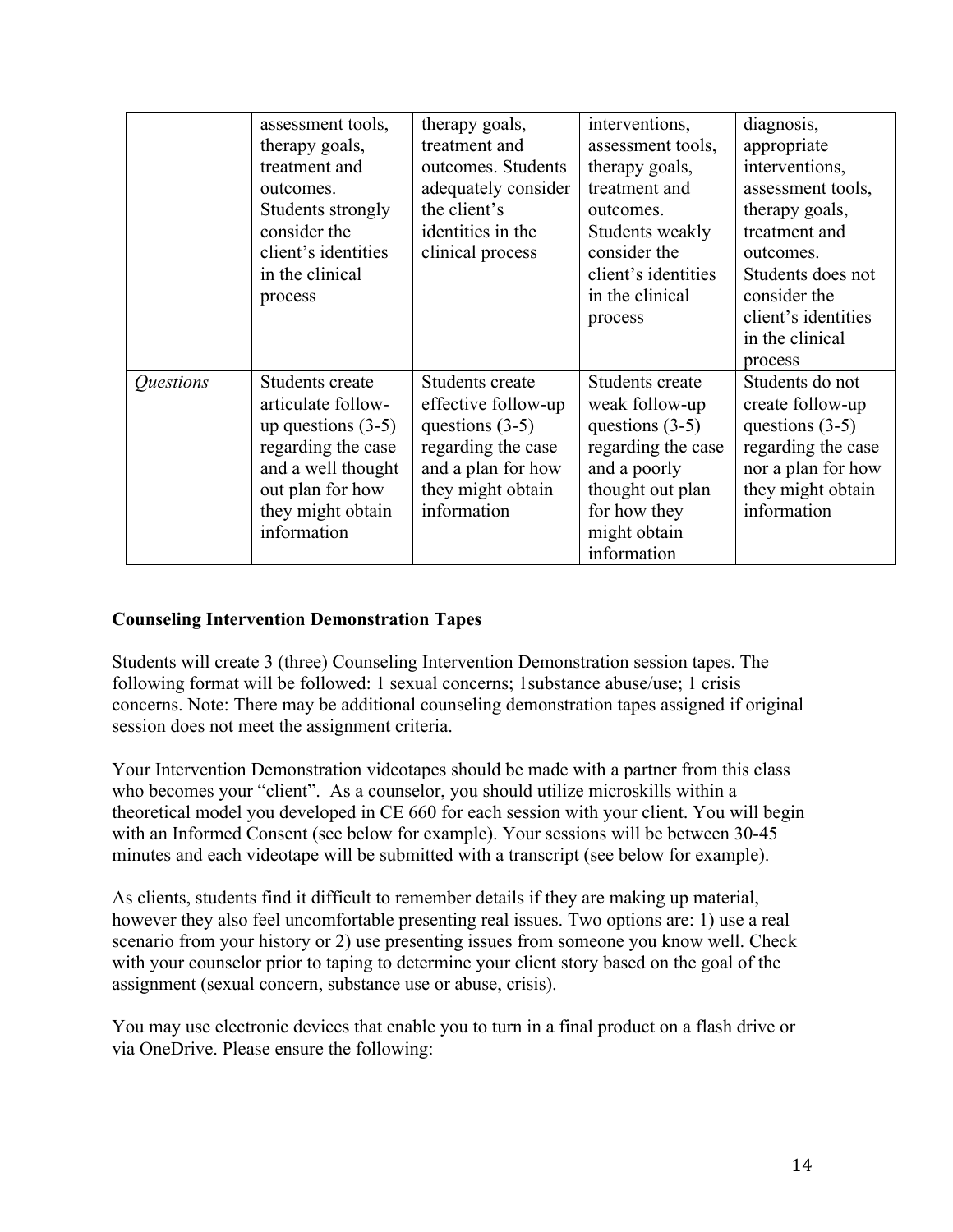- 1. The microphone is working and voice can be heard distinctly (if session is not clearly audible, it will not be considered for grade)
- 2. light source at rear or side does not interfere with picture
- 3. faces and bodies of counselor (and client, if possible) can be seen
- 4. outside interruptions are kept to a minimum during taping (outside noise, rain, pets, etc.)

| <b>Points</b><br><b>Possible</b> | 9-11 points                                                                                                                                                                                                                                                                                                                                               | 6-8 points                                                                                                                                                                                                                                                                                           | 3-5 points                                                                                                                                                                                                                                                                                            | 2 or fewer                                                                                                                                                                                                                                                                                     |
|----------------------------------|-----------------------------------------------------------------------------------------------------------------------------------------------------------------------------------------------------------------------------------------------------------------------------------------------------------------------------------------------------------|------------------------------------------------------------------------------------------------------------------------------------------------------------------------------------------------------------------------------------------------------------------------------------------------------|-------------------------------------------------------------------------------------------------------------------------------------------------------------------------------------------------------------------------------------------------------------------------------------------------------|------------------------------------------------------------------------------------------------------------------------------------------------------------------------------------------------------------------------------------------------------------------------------------------------|
| <i>Issue</i><br>Addressed        | Issue is clearly<br>identified and<br>goals are set                                                                                                                                                                                                                                                                                                       | Issue is clearly<br>identified and<br>goals are set, but<br>vague                                                                                                                                                                                                                                    | Issue is not clearly<br>identified and<br>goals are not set                                                                                                                                                                                                                                           | Issue is not clearly<br>identified nor<br>addressed, and<br>goals are not set.<br>Session is<br>confusing and<br>disorganized.                                                                                                                                                                 |
| <b>Theoretical</b><br>Model      | Exemplary tape<br>illustrating theory.                                                                                                                                                                                                                                                                                                                    | Above average<br>tape illustrating<br>theory.                                                                                                                                                                                                                                                        | Average tape<br>illustrating theory.                                                                                                                                                                                                                                                                  | Tape does not<br>illustrate theory.                                                                                                                                                                                                                                                            |
| Therapeutic<br>Presence          | Student<br>demonstrates<br>empathy,<br>exemplary<br>listening skills,<br>and a variety of<br>microskills.                                                                                                                                                                                                                                                 | Student<br>demonstrates<br>empathy, good<br>listening skills,<br>and some<br>microskills.                                                                                                                                                                                                            | <b>Student lacks</b><br>empathy,<br>demonstrates<br>marginal listening<br>skills, and few<br>microskills.                                                                                                                                                                                             | <b>Student lacks</b><br>empathy, poor<br>listening skills,<br>and no microskills.                                                                                                                                                                                                              |
| Structure of<br><b>Session</b>   | Session is within<br>appropriate time<br>$limits - not too$<br>long or too short.<br>Student introduces<br>client to session<br>and maintains<br>structure of session<br>throughout.<br>Transcript is<br>completed<br>correctly, with<br>weak statements<br>replaced with<br>preferred<br>statements.<br>Transcript is<br>completed within<br>guidelines. | Session is either<br>too long or too<br>short. Student<br>maintains structure<br>of session<br>throughout.<br>Transcript is<br>mostly correct -<br>$few$ errors $-$ with<br>weak statements<br>replaced with<br>preferred<br>statements.<br>Transcript is<br>lacking for any<br>part of the session. | Session is either<br>too long or too<br>short. Student<br>does not maintain<br>structure of<br>session<br>throughout.<br>Transcript has<br>several errors-<br>with weak<br>statements<br>replaced with<br>preferred<br>statements.<br>Transcript is not<br>well-written or<br>formatted<br>correctly. | Session is either<br>too long or too<br>short. Student<br>does not maintain<br>structure of<br>session<br>throughout.<br>Transcript has<br>several errors-<br>weak statements<br>are not replaced<br>with preferred<br>statements.<br>Transcript is<br>incomplete.<br>Requirements not<br>met. |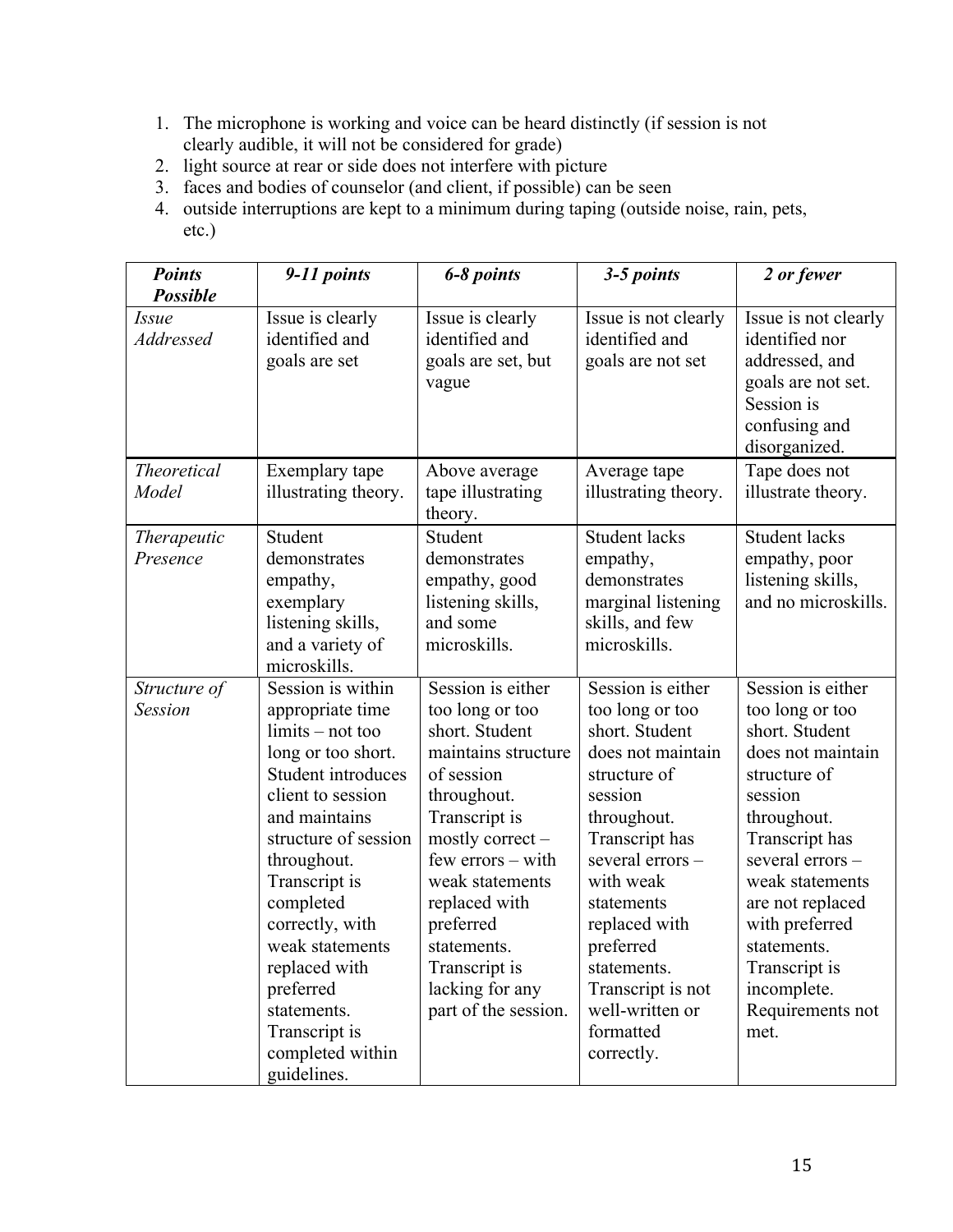## **INFORMED CONSENT (may be read)**

#### Informed Consent:

I want to take a few minutes to go over (review) a few things. Thank you for signing the permission to tape form. I am taping this session for my training class to get feedback on my skills from my instructor and peers in the class. Mostly they will be focusing on me, not you. But at any time if you want me to turn the tape off, let me know and I will.

I also want to mention that everything here is confidential unless you are sharing something with me that involves self-harm or harm to others (including child and elder abuse), or unless you sign something that allows me to tell someone else what we've talked about. I'm wondering if you have any questions so far.

Finally, I want to share with you the risks and benefits of counseling. Many clients report getting a better perspective on their issues when they get counseling and feeling overall a sense of relief after a few or several sessions because they are gaining support and figuring things out in their lives. At times some people **may** feel worse before they feel better because they are working through some hard stuff they've never shared with anyone and this can be hard work. You may find this to be true at times and if so, please let me know what's going on and we can work through the tough feelings together. Also, you may have some feelings that surprise you during the course of our work together, and this is common as you explore new ways of getting to know yourself better. I hope you will let me know if you have any questions as we work together. Do you have any questions?

My theoretical approach to counseling is… I believe in goal setting and will want to begin every session with a goal to work on within the time frame we have set for ourselves. We will typically have 25 minutes to visit. I will set up additional sessions at the end of each session depending on your interest in planning additional sessions. Do you have any questions?

## **Instructions for Transcript**

## **After Taping:**

- (1) Make a transcript of the tape, using the TRANSCRIPT FORMAT and identify microskills;
- (2) Write one paragraph about your strengths, one paragraph about your areas needing improvement, and a final paragraph about your goals for the future sessions;

**Transcribe each tape according to the attached TRANSCRIPT FORMAT. Write on one side of the page only and type. No handwritten transcripts will be accepted.** Please follow directions exactly.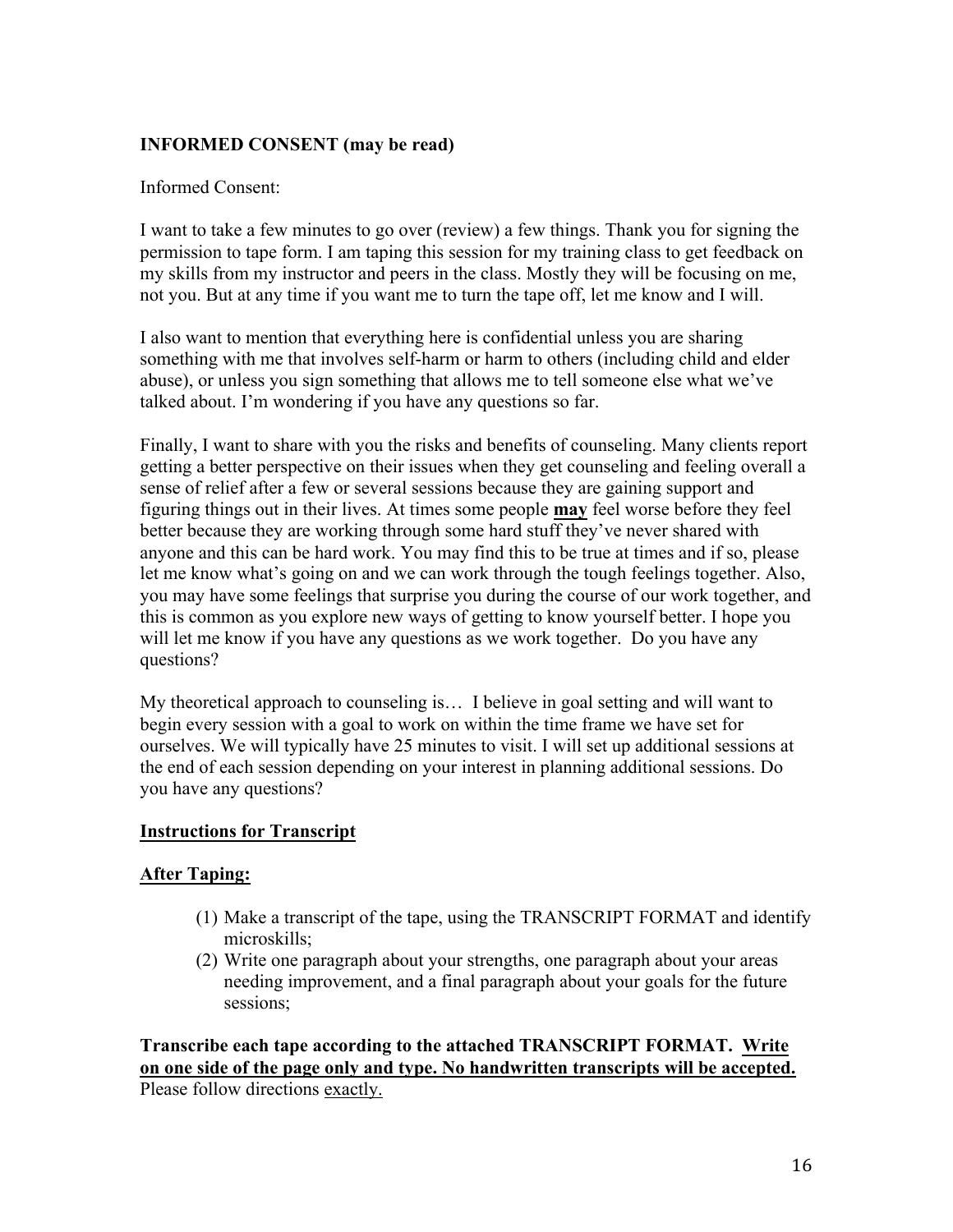## Do **NOT** WRITE THE CLIENT'S NAME ANYWHERE ON THE TRANSCRIPT.

Keep **confidential** what is discussed in sessions.

#### **TRANSCRIPT FORMAT TO BE FOLLOWED**

#### **Tape #1 January 14, 2015 Sexual Concerns**

| <b>Statement</b>                                     | Skill/observation   |
|------------------------------------------------------|---------------------|
| $Cl$ #1: I'm just really confused about              | looking down        |
| CO#1: You sound concerned and angry                  | RF                  |
| Cl #2: I am, I really worry                          | crying              |
| CO#2: Tell me more                                   | Enc                 |
| Cl#3: I just don't know what                         |                     |
| CO#3: You are worried that                           | RF & Enc            |
| CL#4: I want so much for                             |                     |
| CO#4: You should just go ahead and have sex with him | <b>Ugh! Advice!</b> |
| PS: Tell me more about your concerns                 | Foc                 |

#### **Note: Preferred Statements are allowed on all tapes.**

#### **Three paragraphs:**

Strengths Areas to Improve Goals for Next Tape

#### **Tentative Course Outline and Assignment Due Dates Spring, 2016**

**Note: not all chapters in course texts are REQUIRED reading, however it is strongly recommended that students read and review every chapter of each text in order to prepare for class.**

|             |                           |                 |                        | <b>CMHC</b>      | Core              |
|-------------|---------------------------|-----------------|------------------------|------------------|-------------------|
|             |                           | <b>READINGS</b> |                        | <b>CACREP</b>    |                   |
| <b>DATE</b> | <b>TOPICS</b>             | <b>ASSIGNED</b> | <b>ASSIGNMENTS DUE</b> | <b>Standards</b> |                   |
|             | Introductions, syllabus,  |                 |                        |                  |                   |
|             | review of microskills     |                 |                        | A2.              |                   |
|             | and theory, partner       |                 |                        | A3               | G <sub>2</sub> B, |
|             | selection,                |                 |                        | A5.              | G2E,              |
| 1/11        | desensitization exercises |                 |                        |                  |                   |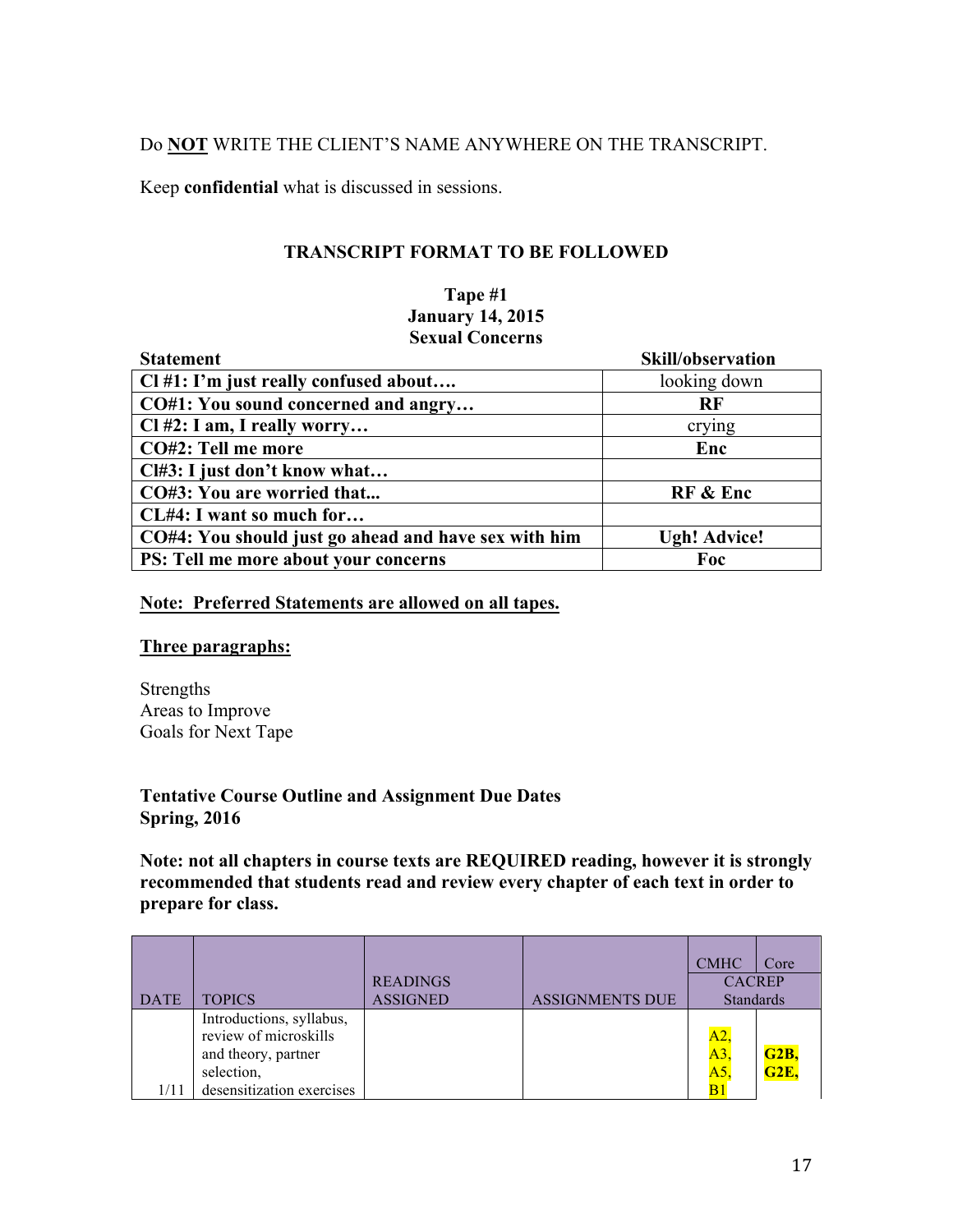| 1/17 | <b>Sexual Concerns</b>                               | <b>Hyde and</b><br><b>Delamater:</b> Chapters<br>4, 7, 8;<br>DSM-5<br><b>Sexual Concerns:</b><br>Sexual Dysfunctions,<br>Paraphilic Disorders,<br>Child Sexual Abuse,<br>Other Circumstances<br>Related to Child<br>Sexual Abuse, Spouse<br>or Partner Violence,<br>Sexual |                                      | C2, C3,<br>C <sub>4</sub> , C <sub>5</sub><br>C8,<br>E1, E2,<br><b>E3, E5</b> | G <sub>2</sub> B,<br><b>G7D,</b><br><b>G7E,</b><br><b>G7F,</b><br>G7G |
|------|------------------------------------------------------|----------------------------------------------------------------------------------------------------------------------------------------------------------------------------------------------------------------------------------------------------------------------------|--------------------------------------|-------------------------------------------------------------------------------|-----------------------------------------------------------------------|
| 1/24 | <b>Sexual Concerns</b><br>Process Case Study         | <b>Hyde and</b><br>Delamater:<br>Chapters 9, 10, 12, 13;                                                                                                                                                                                                                   | Case Study #1<br>Prepare for Tape #1 | A2, A3,<br>D2, D3,<br>F1                                                      | G <sub>2</sub> B,<br><b>G7E,</b><br><b>G7F,</b><br>G7G                |
| 1/31 | <b>Sexual Concerns</b>                               | Hyde and Delamater,<br>Chapters 14 and 15                                                                                                                                                                                                                                  | Written Case Study #1<br>Due         | A2, A3,<br>G3, G4,<br>H1, H2,<br>H3, I3                                       | <b>G2B,</b><br><b>G7F,</b><br>G7G                                     |
| 2/7  | <b>Sexual Concerns</b><br>Process Case Study         | Hyde and Delamater,<br>Chapters 17, 18                                                                                                                                                                                                                                     | Case Study #2<br>Tape #1 Due         | G3, H1,<br>H <sub>2</sub> , H <sub>3</sub> ,<br>13                            | <b>G7E,</b><br><b>G7F,</b><br>G7G                                     |
| 2/14 | Substance Use and<br>Addiction                       | Fisher & Harrison,<br>Chapters 1-4<br>DSM-5, SUDs $&$<br><b>SIDs</b>                                                                                                                                                                                                       | Written Case Study #2<br>Due         | A3, C4,<br>D8<br>A6, H4,<br>K3                                                | G1B<br><b>G2B,</b><br><b>G7E,</b><br>G7F,<br>G7G                      |
| 2/21 | Substance Use and<br>Addiction<br>Process Case Study | Fisher & Harrison,<br>Chapters 5-8<br>Rule 25 Assessment<br>$&$ P.P.C.                                                                                                                                                                                                     | Case Study #3<br>Prepare for Tape #2 | D8, G4,<br><b>H3, H4</b><br>H <sub>3</sub> , H <sub>4</sub> ,<br>K3           | <b>G3E,</b><br><b>G3F,</b><br><b>G3G,</b><br><b>G5C,</b>              |
| 2/28 | Substance Use and<br>Addiction                       | Fisher & Harrison,<br>Chapters 9-12                                                                                                                                                                                                                                        | Written Case Study #3<br>Due         | C4, D8                                                                        | <b>G2B,</b><br><b>G7F,</b><br>G7G                                     |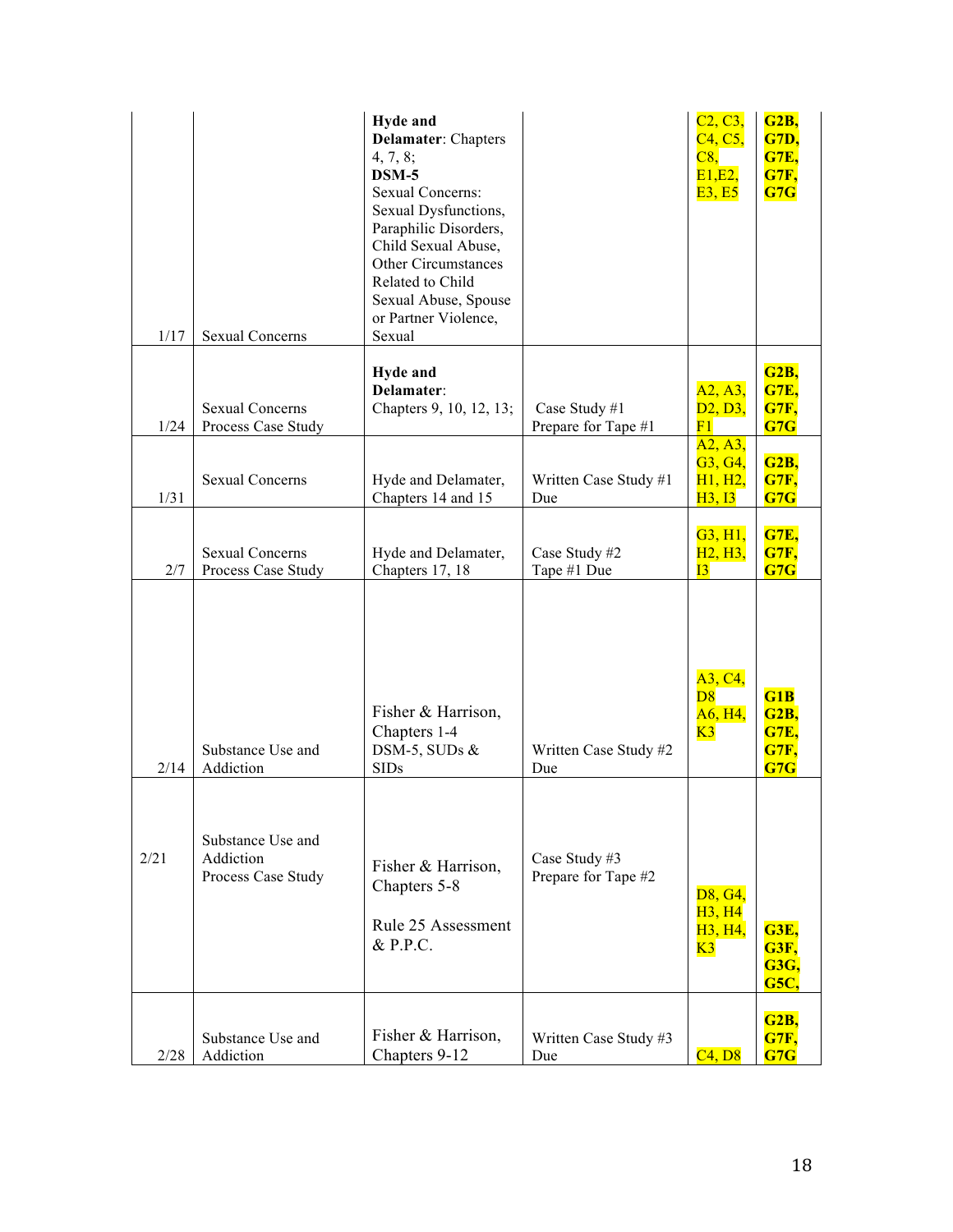| 3/14 | Substance Use and<br>Addiction<br>Process Case Study | Fisher & Harrison,<br>Chapters                                                                                        | Case Study #4<br>Tape #2 Due                                    | D8, G4,<br>H <sub>3</sub> , K <sub>3</sub> ,                         | G <sub>2</sub> B,<br><b>G7F,</b><br>G7G                                         |
|------|------------------------------------------------------|-----------------------------------------------------------------------------------------------------------------------|-----------------------------------------------------------------|----------------------------------------------------------------------|---------------------------------------------------------------------------------|
|      |                                                      | Jackson-Cherry and<br>Erford, Chapters 1, 2,<br>3<br>DSM-5 Crisis/PTSD:<br>Anxiety Disorders,<br>Trauma-and Stressor- | Written Case Study #4                                           | A5, A7,<br>A9,<br>A10.<br>C <sub>2</sub> , C <sub>3</sub><br>L1, L2, | G2B,<br><b>G2D,</b><br><b>G2E,</b><br><b>G3E,</b><br><b>G3F,</b><br><b>G5C,</b> |
| 3/21 | Crisis                                               | <b>Related Disorders</b>                                                                                              | Due                                                             | L3                                                                   | G5G                                                                             |
| 3/28 | Crisis<br>Process Case Study                         | Jackson-Cherry and<br>Erford, Chapters 5, 7,<br>8                                                                     | Case Study #5<br>Prepare for Tape #3                            | A5, A7,<br>A9, K5,<br>$\overline{L1}, \overline{L2},$<br>L3<br>F1    | <b>G2B,</b><br>G2D,<br><b>G5C,</b><br>G5G                                       |
| 4/4  | Crisis                                               | Jackson-Cherry and<br>Erford, Chapters 9,<br>10                                                                       | Written Case Study #5<br>Due                                    | A5, A7,<br><b>A9,</b><br>A10,<br>K5, L1,<br>L2, L3                   | G2B,<br><b>G5C,</b><br>G5G                                                      |
| 4/11 | Crisis<br>Process Case Study                         | Jackson-Cherry and<br>Erford, Chapters 11<br>and 12                                                                   | Case Study #6, Tape<br>#3 Due                                   | A5, A7,<br>L2, L3                                                    | G2B, ,<br>G3F,<br><b>G5C,</b><br>G5G                                            |
| 4/18 | Various Topics                                       |                                                                                                                       | <b>Topic Presentations</b><br>Written Case Study #6<br>Due      | A2, A3,<br>D2, D3,<br>D5, E1,<br><b>E3, E5</b>                       | G2B, ,<br><b>G3G,</b><br><b>G7D,</b>                                            |
|      |                                                      |                                                                                                                       |                                                                 | A2, A3,<br>E3, E5                                                    | <b>G2B,</b><br><b>G5G,</b><br><b>G7E,</b>                                       |
| 4/25 | Various Topics                                       |                                                                                                                       | <b>Topic Presentations</b><br>Case Study #7<br>Prepost Quiz Due |                                                                      |                                                                                 |

## **Expectations and Resources:**

Academic Integrity: The collegiate policy on plagiarism and cheating is outlined in the Student Handbook. It is your responsibility to be aware of this policy. You can also find it online at: http://www.winona.edu/sld/academicintegrity.asp.

Accommodations: According to Section 504 of the Rehabilitation Act of 1973, students with disabilities have the right to receive necessary reasonable accommodations and support services to allow equal access at Winona State University. If you have a disability that requires accommodations, you are eligible for support through access services, found at http://www.winona.edu/accessservices/gettingstarted.asp.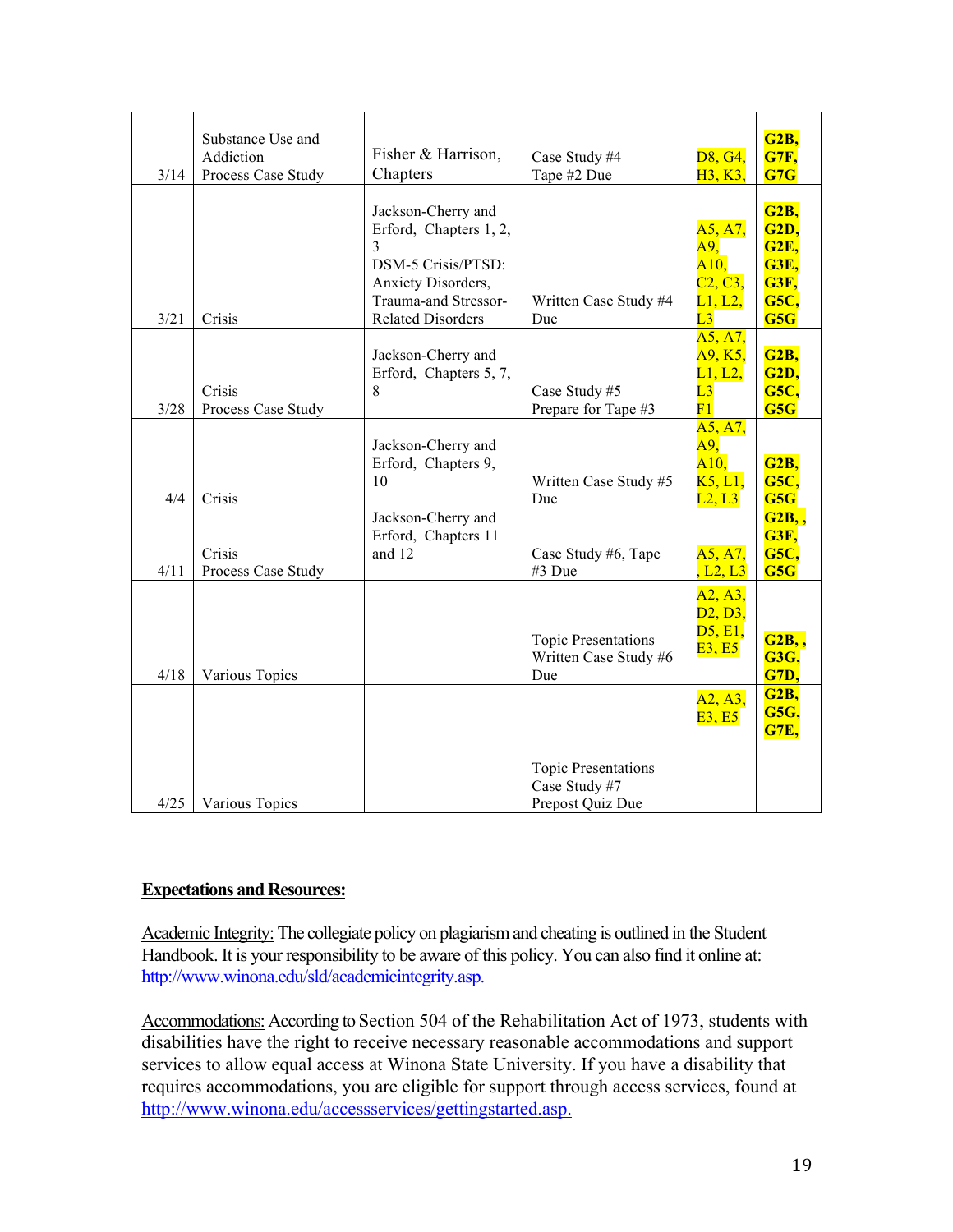Commitment To Inclusive Excellence: WSU recognizes that our individual differences can deepen our understanding of one another and the world around us, rather than divide us. In this class, people of all ethnicities, genders and gender identities, religions, ages, sexual orientations, disabilities, socioeconomic backgrounds, regions, and nationalities are strongly encouraged to share their rich array of perspectives and experiences. If you feel your differences may in some way isolate you from WSU's community or if you have a need of any specific accommodations, please speak with the instructor early in the semester about your concerns and what we can do together to help you become an active and engaged member of our class and community. Campus resources for students: http://www.winona.edu/diversity/estatement.asp.

## **Graduate Student Resources:**

General Information: Academic calendar, forms and other procedures for graduate students can be found at http://www.winona.edu/gradstudies/currentstudents.asp

WSU-Rochester Student & Campus Services, UCR Room SS128, 285-7100, (www.winona.edu/rochester/) :

- RCTC Counseling Center, UCR Room SS133; 285-7260 (www.rctc.edu/counseling\_career\_center/)
- UCR Learning Center, UCR Room AT306; 285-7182

Counseling Services : Graduate school can be very stressful. Counselors are available in Winona and through partnership with RCTC on the UCR campus to help you with a wide range of difficulties. WSU counselors in Winona are located in the Integrated Wellness Complex 222 and they can be reached at 457-5330. The RCTC Counseling Center is located in SS 133 and can be reached at 285-7260.

Other Support Services: WSU-Rochester Student & Campus Services Office and the WSU Inclusion and Diversity Office are dedicated to helping students of all races, ethnicities, economic backgrounds, nationalities, and sexual orientations. They offer tutoring and a wide range of other resources. The WSU-R Student & Campus Services Office is located in Room SS128 on the UCR campus and can be reached at 285-7100. The WSU Inclusion and Diversity Office is in Kryzsko Commons Room 122, and they can be reached at 457-5595. Information about the *KEAP Center*, dedicated to supporting diversity on campus, can be found here: http://www.winona.edu/diversity/22.asp.

- *UCR Learning Center - Rochester* For help with writing and the development of papers on the WSU-Rochester campus, contact personnel in AT306 or call 285-7182.
- *Writing Center - Winona:* The Writing Center offers free, individualized instruction in all forms and disciplines during any stage of writing, reading, or research. Call 507.457.5505 for an appointment. Walk-ins also welcome.